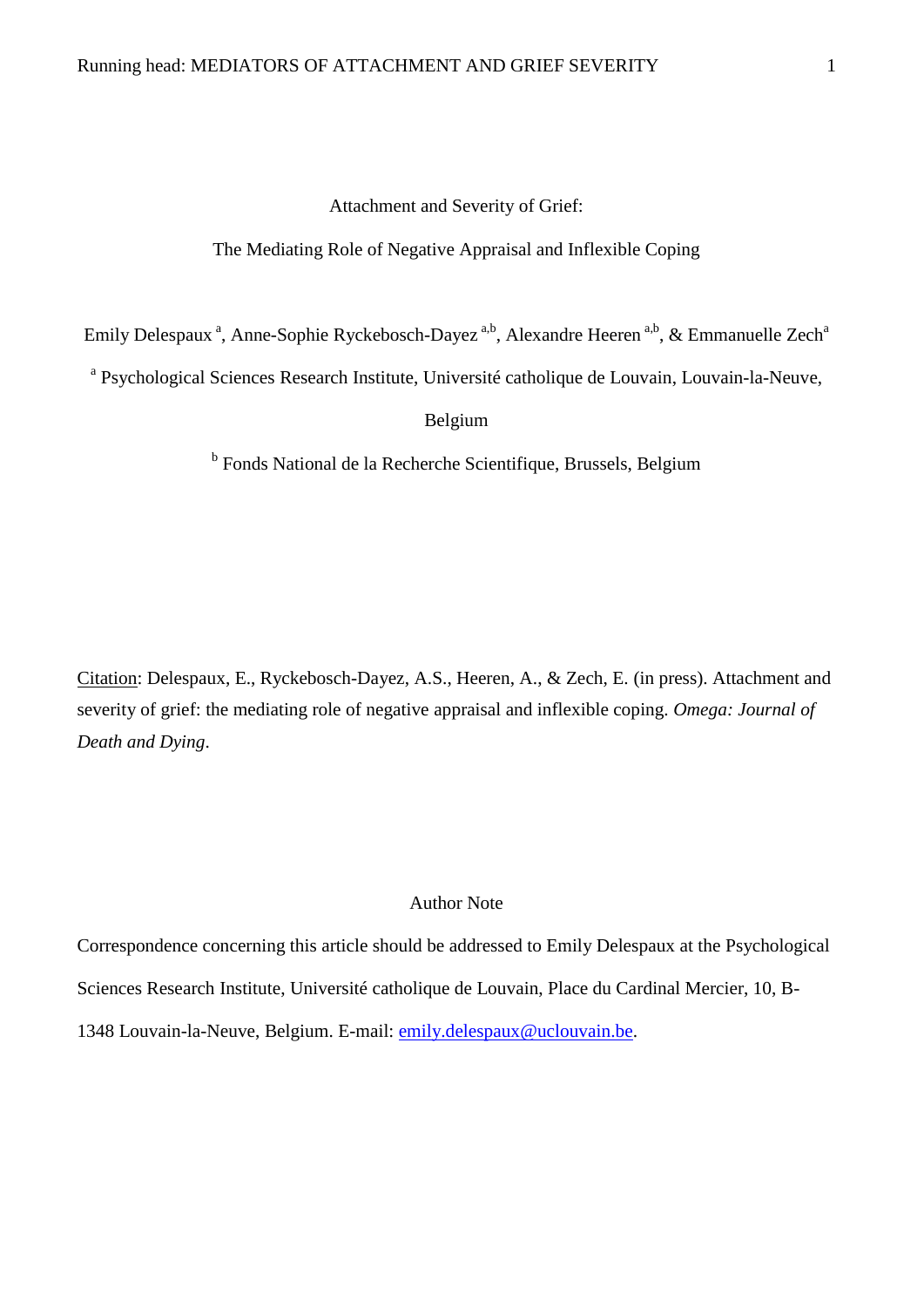### **Abstract**

According to the Dual Process Model of coping with bereavement (DPM; Stroebe & Schut, 1999), adjustment to bereavement involves a flexible oscillation between two types of coping strategies: loss-oriented (LO) and restoration-oriented (RO). This model postulates that extremely anxious or avoidant attachment disturbs the oscillation process by focusing more on one type of strategy, either LO or RO. The present study examined this assumption. We recruited 321 bereaved individuals who had lost a romantic partner. Our results showed that less negative appraisal of bereavement-related stressors, as well as higher use of RO strategies, mediated the link between attachment avoidance and low severity of grief reactions. However, the DPM variables were not found to mediate the link between attachment anxiety and elevated grief reactions. We discuss how these results provide an empirical basis of the DPM.

*Keywords*: grief; bereavement; attachment; appraisal; coping; flexibility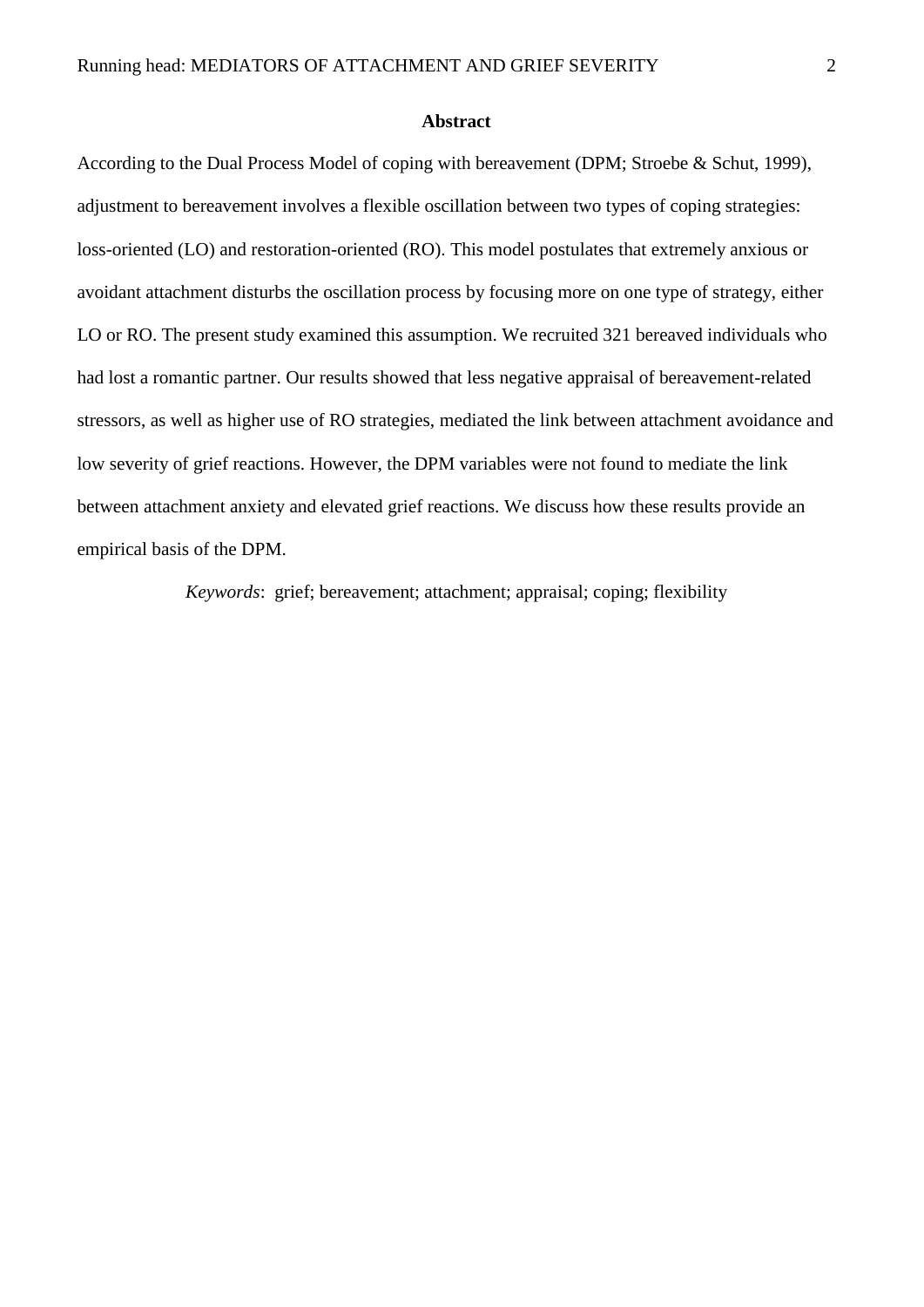Attachment and Severity of Grief:

## The Mediating Role of Negative Appraisal and Inflexible Coping

Grieving the loss of a significant person is one of the most stressful experiences in human life. Although most bereaved individuals finally come to terms with such an experience, a significant minority (i.e., 10-15 %) suffer from a prolonged negative mood and specific grief reactions (Bonanno & Mancini, 2008). Specific grief reactions may become problematic if they extend over a period of time, including increased morbidity and higher risk of mortality (e.g., Prigerson et al., 2009). Such grief reactions include yearning (e.g., craving, pining, or longing for the deceased; physical or emotional suffering), difficulty accepting the loss, difficulty moving on with life (e.g., making new friends, pursuing new interests), feeling that life is unfulfilling, empty, or meaningless since the loss or feeling stunned, dazed or shocked by the loss (for a complete list of prolonged grief criteria, see Prigerson et al., 2009). Given the debilitating nature of these enduring grief reactions, it is crucial to examine the way such reactions are developed and maintained.

During last few decades, attachment theory has been one of the most comprehensive and widely used theoretical framework to understand why some individuals develop severe grief reactions (for a review, see Mikulincer & Shaver, 2008; Stroebe, Schut, & Stroebe, 2005). According to attachment theory, two separate attachment styles -anxious and avoidant- are differentially linked to grief reactions. Individuals with anxious attachment tend to show a lack of trust in oneself, anxiety about separations, abandonments, lack of love and support, extensive emotionality, inability to cope with attachment-related feelings and tendency to be clinging. As such, bereaved individuals with anxious attachment are likely to be very emotional and preoccupied after the loss of a significant other. More specifically, they often experience intense anxiety, anger, and sorrow, yearn inconsolably for the lost partner, fail to accept the loss and have difficulties in establishing a new life structure. This pattern is termed chronic grief. In striking contrast, individuals with avoidant attachment mistrust others, are compulsively independent, avoid deep emotional interdependency, and suppress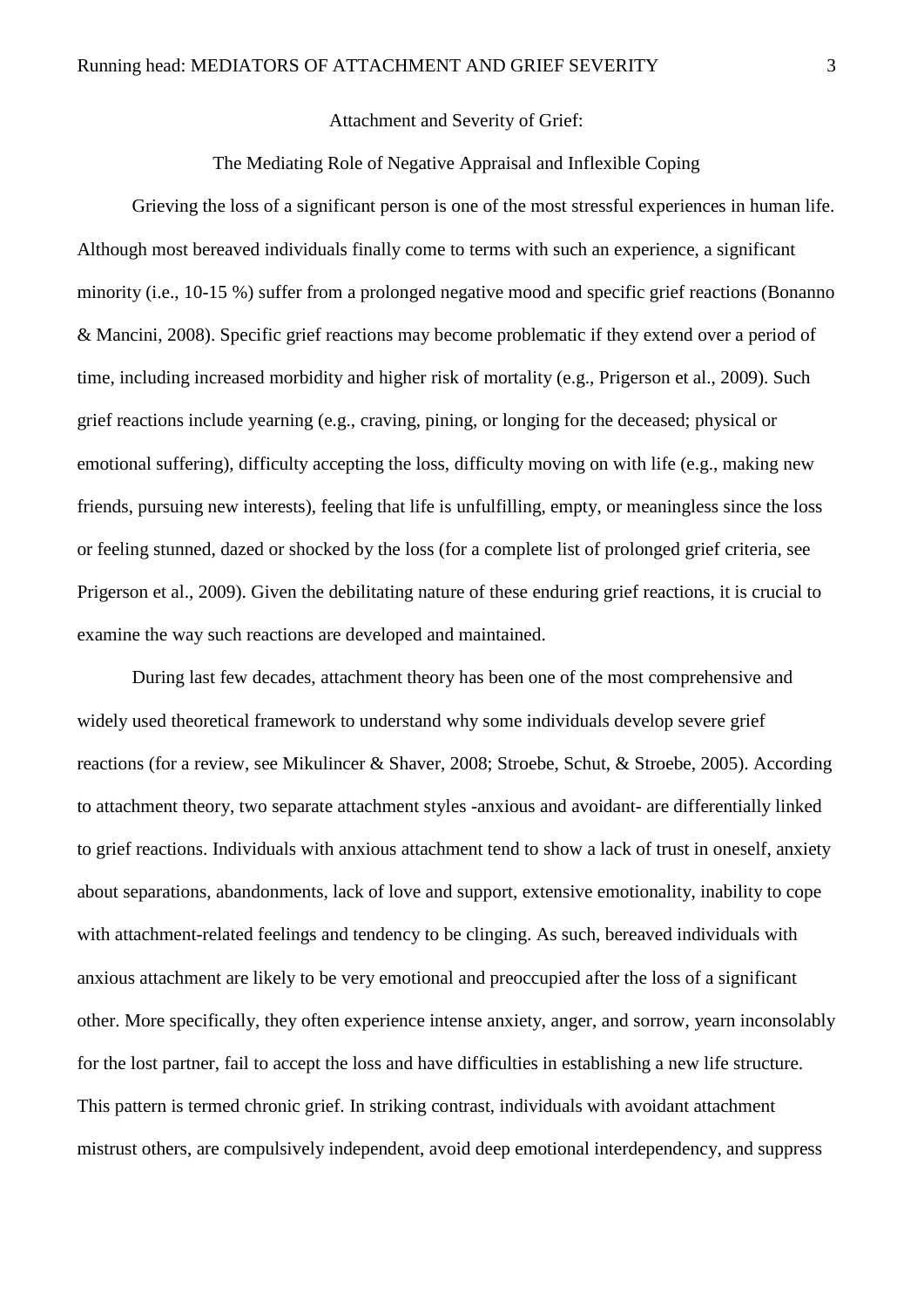rather than express (attachment-related) emotions and other signs of need or vulnerability. As such, bereaved individuals with avoidant attachment are likely to avoid overt emotional upset about the loss of a significant other. They will also often use defensive reactions to inhibit anxiety and sadness, downplay the importance of loss, and try to steer clear of thoughts and memories focused on the deceased. This pattern is termed prolonged absence of conscious grieving. Several studies have found a strong relation between the aforementioned attachment styles and adjustment to grief. Quite consistently, anxiously-attached individuals often develop an overly dependent relationship to the deceased person and experience chronic bereavement-related distress and depression (Field & Sundin, 2001; Fraley & Bonanno, 2004; Wayment & Vierthaler, 2002). However, the results of studies examining avoidantly-attached individuals are less consistent. Some research has shown little or no association between avoidant attachment and grief, depression, or distress (e.g., Field  $\&$ Sundin, 2001; Wayment & Vierthaler, 2002) while other research has shown a positive association between avoidant attachment and severity of grief (e.g., Wijngaards-de Meij, et al., 2007, Boelen & Klugkist, 2010; Boelen & van den Bout, 2010; van der Houwen, Stroebe, Schut, Stroebe, & van den Bout, 2010b). Finally, while the avoidant attachment has been shown to be associated with somatic symptoms in the research by Wayment and Vierthaler (2002), it has also been associated with resilience over time (Fraley & Bonanno, 2004).

While some aspects of attachment theory remain unclear, researchers have consistently found attachment insecurities to be among the major factors affecting bereavement outcomes. Thus, by using attachment theory, researchers may be able to help identify and support individuals at risk (e.g., Parkes, 2006; Zech & Arnold, 2011; Zech, Ryckebosch-Dayez, & Delespaux, 2010). However, to do so, the underlying processes connecting attachment style and poor adjustment need to be better understood. A few researchers have begun to examine these processes. For example, Field and Sundin (2001) showed that poor adjustment due to anxious attachment was mediated by the appraised inability to cope with the loss. In another study, van der Houwen, Stroebe, Schut, Stroebe,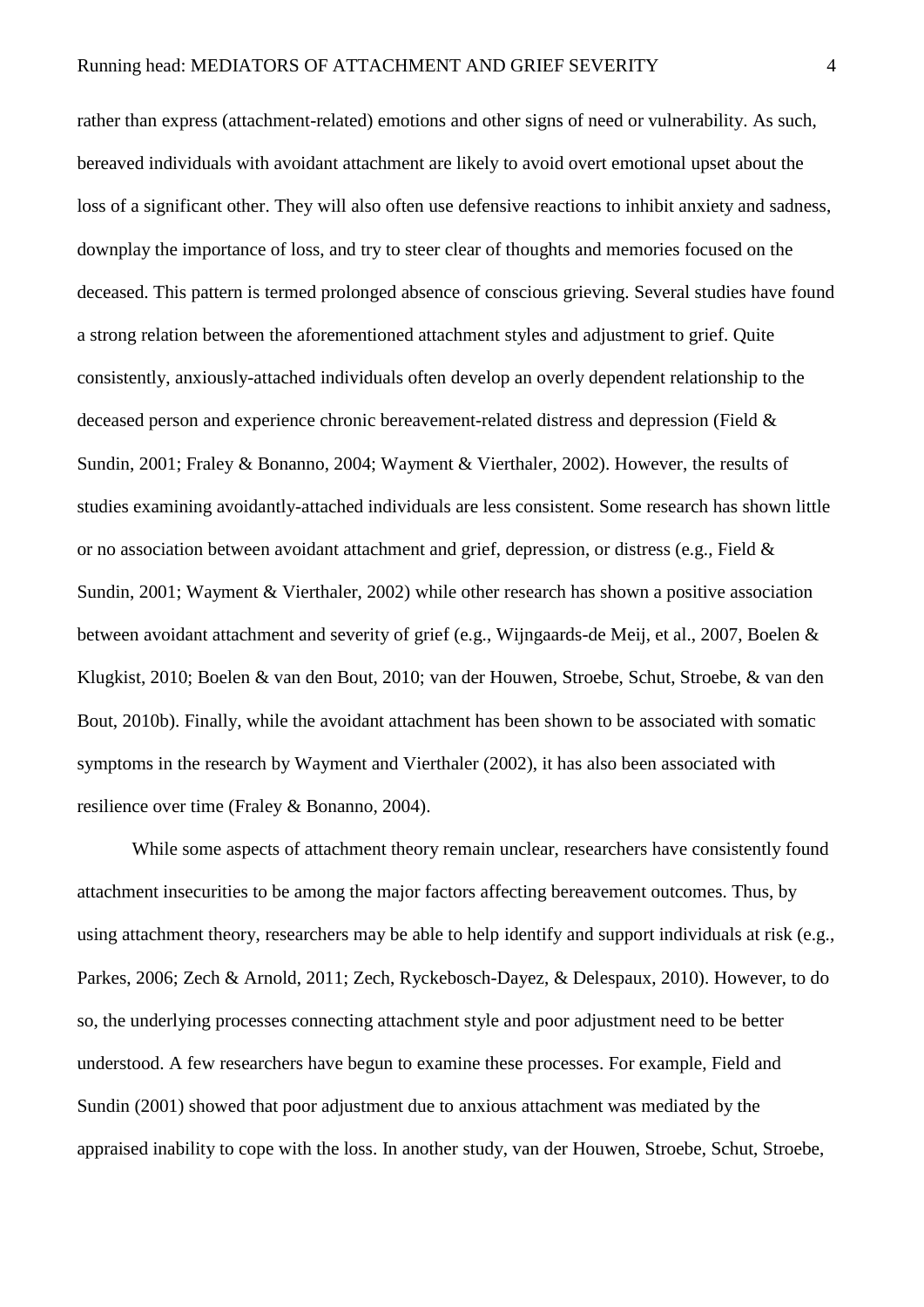and van den Bout (2010b) showed that the detrimental effects of avoidant attachment dimension were mediated by rumination and threatening interpretations of grief reactions (i.e., negative and fearful interpretations of grief reactions that are not necessarily indicative of disturbance). Finally, Boelen and van den Bout (2010), as well as Boelen and Klugkist (2010), recently examined two processes they defined as anxious avoidance (i.e., avoiding stimuli that remind one of the reality of the loss) and depressive avoidance (i.e., avoiding activities that facilitate adjustment). In their study, Boelen and Klugkist included negative cognitions (which are defined as negative thoughts about one's life) in their mediation analyses. Taken together, results of both studies demonstrated that anxious and depressive avoidance, as well as negative cognitions, mediated the link between anxious and avoidant attachment and severe grief reactions.

In fact, according to *Cognitive Stress Theory* (Folkman, 2001; Lazarus & Folkman, 1984), two core transactional phases are thought to be fundamental when dealing with a stressful event (i.e., the loss of a significant person). The process starts with a person and his or her beliefs, values, goals, and resources for coping, and a specific event or transition that signals a change or a threatened change in the status of a valued goal. The first phase consists of (1) the appraisal of the valence of the event and (2) the appraisal of the ability to cope with the event. Together, both appraisals affect the particular emotion the person will experience and its intensity (Folkman, 2001). Threatening grief interpretations as well as appraised inability to cope with the loss -two processes investigated in the previously reported studies- could be associated to this first phase. The appraisal process is supposed to shape the way an individual copes with the distressful event. After the individual finishes appraising the valence of the event, the second phase commences which consists of appraising their ability to cope with the event. That is, in what ways will they manage (reduce, master, tolerate) the external or internal demands of the stressful situation. The coping process is likely to change according to person-environment transactions. The change may be a result of extraneous modifications in the environments, the effects of coping efforts directed at changing the environment,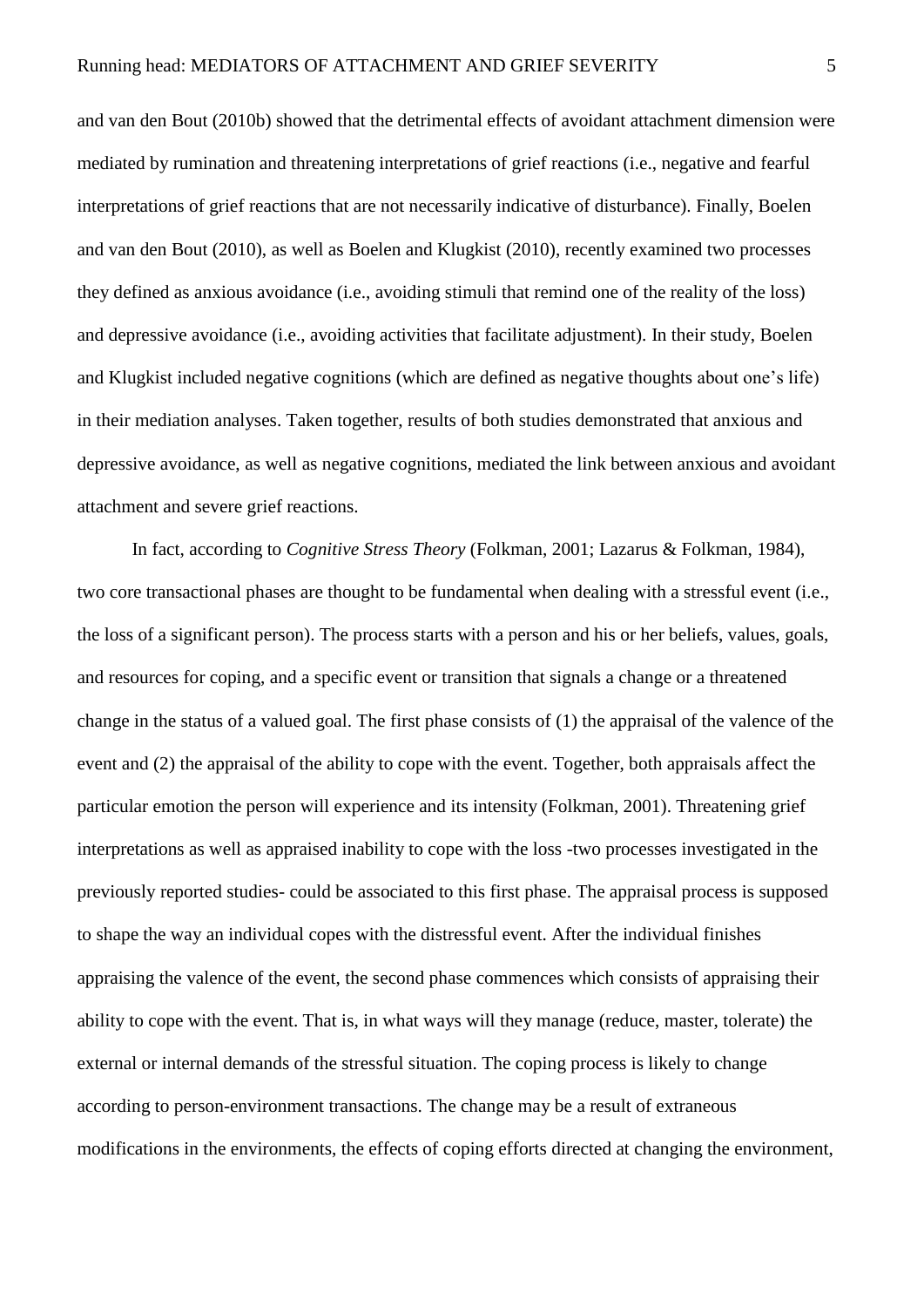or coping efforts directed at altering the meaning of the event. Anxious and depressive avoidance investigated in the studies reported earlier could be associated to this second phase. According to the model, the more maladapted the coping strategies are, the less favorable the adjustment will be.

Yet despite the advances in understanding the mediating factors involved in how individuals cope with grief, no study has investigated appraisal and coping strategies as a global process. The coping strategies investigated in prior research have been based on a cognitive-behavioral conceptualization of complicated grief -which identify potentially dysfunctional processes that could lead to complicated grief (see Boelen, van den Hout & van den Bout, 2006)- but not on a model of coping with bereavement including specific dysfunctional and functional bereavement-related strategies. Thus, a more integrated investigation of both appraisal and coping processes, as well as further exploration about specific bereavement-related coping strategies, is still needed to better understand the processes underlying the relation between insecure attachments and adjustment to grief. The present study fills this lacuna.

## **The Present Study**

To investigate both appraisal and bereavement-related coping processes, we used the *Dual Process Model of Coping with Bereavement* (DPM) (Stroebe & Schut, 1999; 2010). The DPM states that effective coping strategies need to be adapted to the specific stressors that are encountered during bereavement. Based on previous theorizations and empirical data, this model integrates and extends preexisting but limited bereavement coping models (for a review see Hansson & Stroebe, 2007). In addition and particularly relevant for the present concern, the DPM proposes that specific coping styles are adopted by bereaved individuals according to their degree of attachment insecurity. Consequently, coping strategies are believed to mediate the link between insecure attachments and adjustment to bereavement.

For a more comprehensive explanation of the proposed processes that mediate the relation between attachment insecurity and adjustment to grief, we first describe the coping strategies that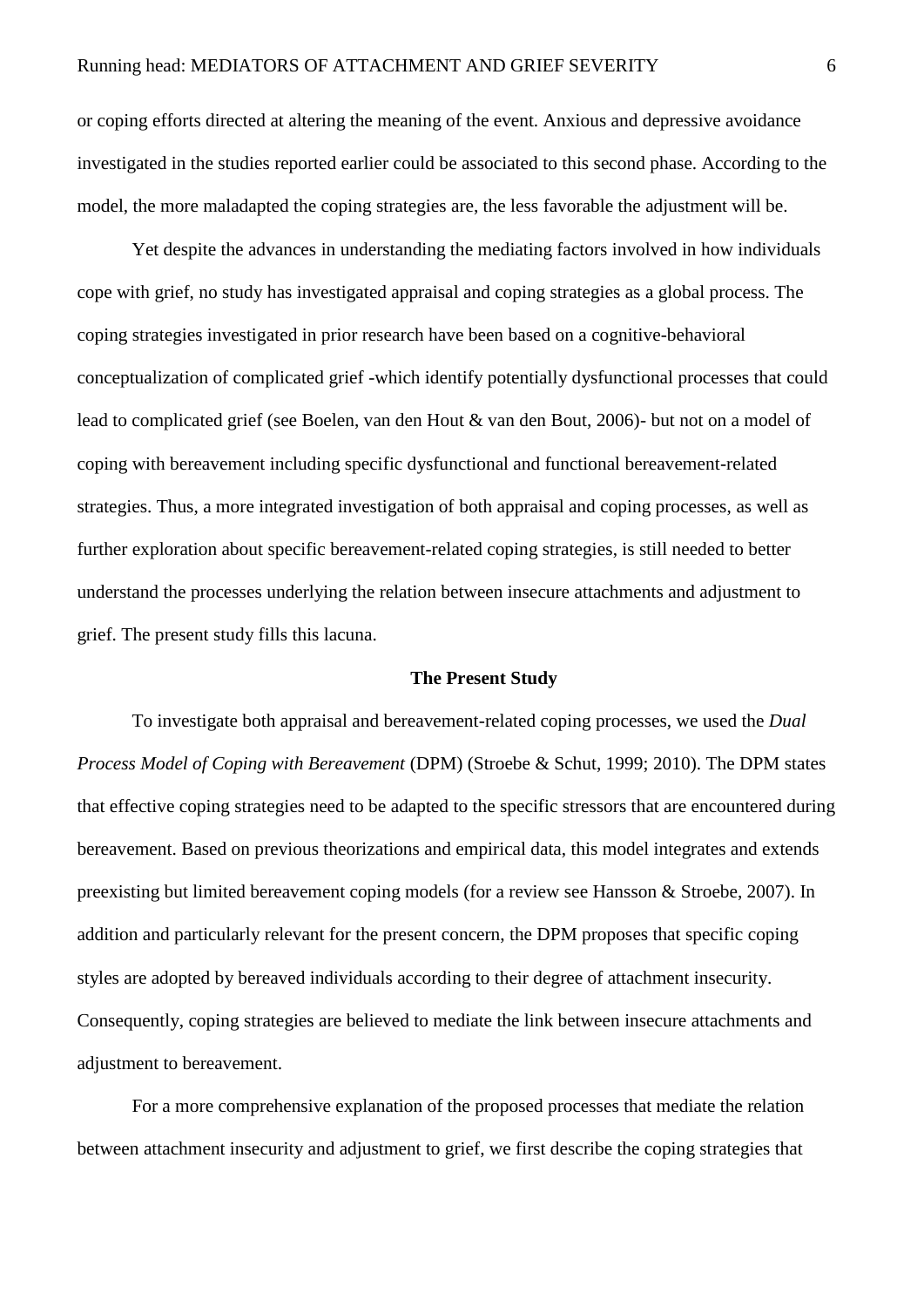lead to maladjustment and then present the processes involved in attachment insecurity and the resulting adjustment pattern. According to the DPM, effective coping with bereavement includes dealing with both loss-oriented (LO) and restoration-oriented (RO) stressors. LO stressors include coping with the loss of the person him/herself (e.g., working through grief, searching for the meaning of the loss, thinking it through). By contrast, RO stressors include coping with secondary stressors that come about as an indirect consequence of the bereavement (e.g., coping with psychosocial changes such as changing identity or role from "wife" to "widow", dealing with an instrumental transition such as the need to assume new tasks and responsibilities). The specification that there are two categories of bereavement-related stressors may bring about a shifting from demands of a situation to the other focus of attention. Stroebe and Schut (1999) designated this dynamic coping process *oscillation*. Following this principle, the ability to effectively cope with the loss of a significant person implies an ability to remain flexible in dealing with both LO and RO stressors. According to the DPM, deficits in flexible coping processes is assumed to directly contribute to the occurrence of either severe, or absent grief reactions. Thus, on the one hand, according to the DPM, individuals who focus exclusively on LO stressors, avoiding the RO stressors, should experience chronic grief. On the other hand, bereaved individuals who focus exclusively RO stressors, avoiding the LO stressors, should experience little or no sign of grieving.

Interestingly, such deficits should be explained by specific insecure attachments to the deceased person (Stroebe et al., 2005). More specifically, anxiously-attached individuals are known to show extreme dependence on their partners as well as elevated preoccupation with relationship closeness. Thus, they are expected to appraise the loss of their attachment figure in a very negative way and to focus exclusively on LO (e.g., yearning and rumination) as a result of which they are at greater chance to develop severe grief reactions. Extremely avoidantly-attached individuals, on the other hand, keep safe distance from attachment figures and develop compulsive independence. After the loss of a significant person, they would deny the need for grieving over the loss of an attachment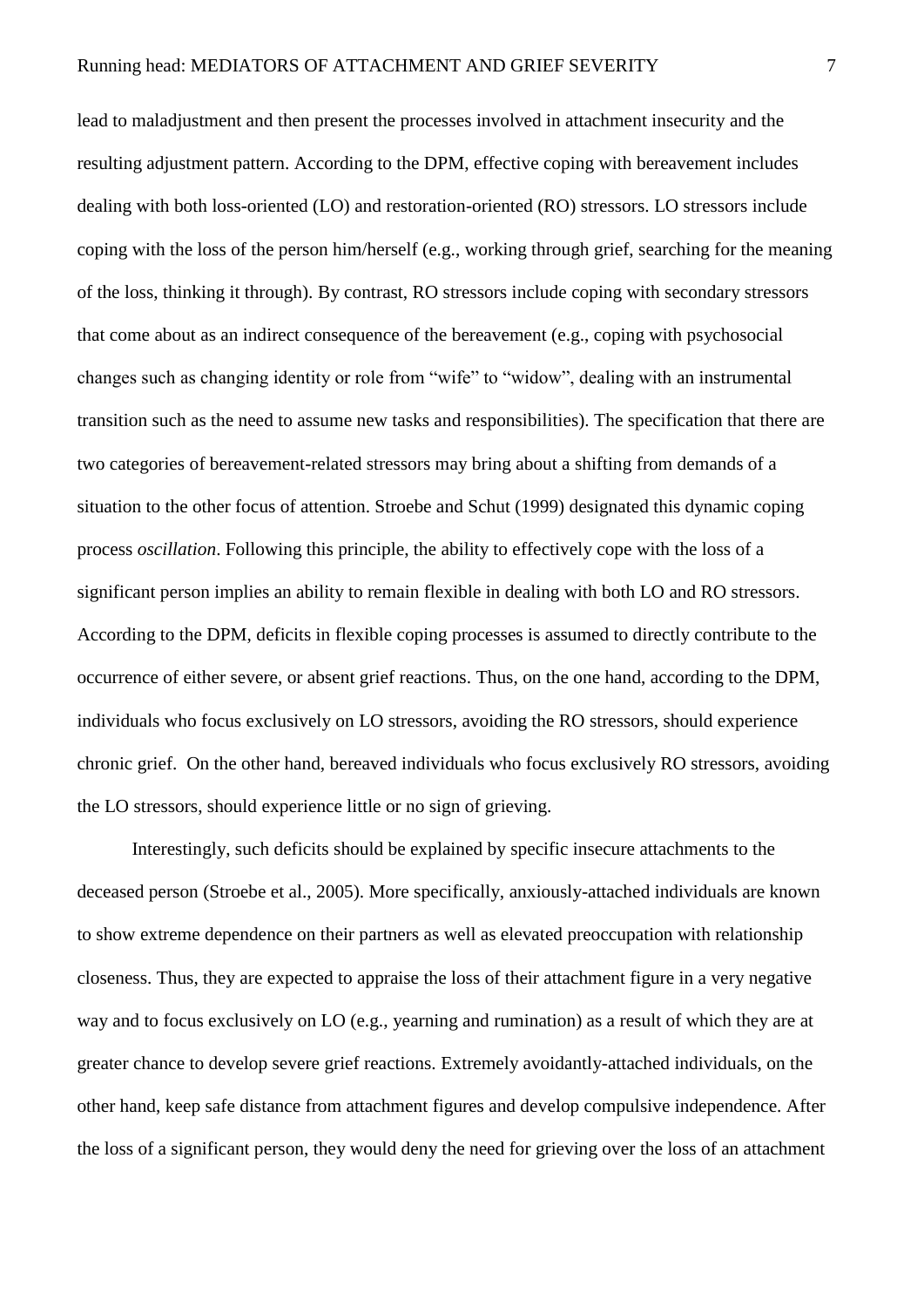figure, move thoughts related to the loss away and maintain their own ability to cope alone. Accordingly, they are expected to downplay the impact of the loss and focus exclusively on RO as a result of which they would be more prone to show few signs of grieving (i.e., absence of grieving in extreme cases).

To our knowledge, no study has yet examined the relation between insecure attachments and adjustment to grief as function of the specific role played by the appraisal of the loss-related stressors and the ability to oscillate between LO and RO stressors. Thus, the aim of the present study was to investigate the extent to which the appraisal and oscillation process mediates the influence of both anxious and avoidant attachments on grief reactions. In line with attachment theory (Mikulincer & Shaver, 2008) as well as the DPM (Stroebe et al., 2005), we predicted that individuals with higher attachment anxiety would exhibit more negative appraisals of LO and RO stressors, conduct primarily LO coping strategies, and show increased grief reactions. In striking contrast, we expected that individuals with higher attachment avoidance would exhibit lower negative appraisal of LO and RO stressors, conduct primarily RO coping strategies and show lower levels of grief reactions.

## **Method**

## **Participants**

Participants were recruited via announcements on French-speaking online discussion forums related and unrelated to bereavement (e.g., Doctissimo, Vivre son deuil; a detailed list can be provided by the lead author). Recruitment started in April 2009 and took place over a 12-month period. To take part into the study, participants had to meet 2 criteria: (1) be at least 18 years of age and (2) have experienced the death of a romantic partner. The sample consisted of 321 bereaved individuals (285 women), ranging from 17 to 88 years old ( $M = 41$ ,  $SD = 14.2$ ). Participants were predominantly French (75%) and well educated (54% having at least a post-graduate degree). Losses were mostly due to disease (45%) or accident (27%) and time since the death ranged from 6 days to 38 years ( $M = 2.84$ ,  $SD = 5.17$ ). Time since the death was less than 6 months for 1/3 of the sample,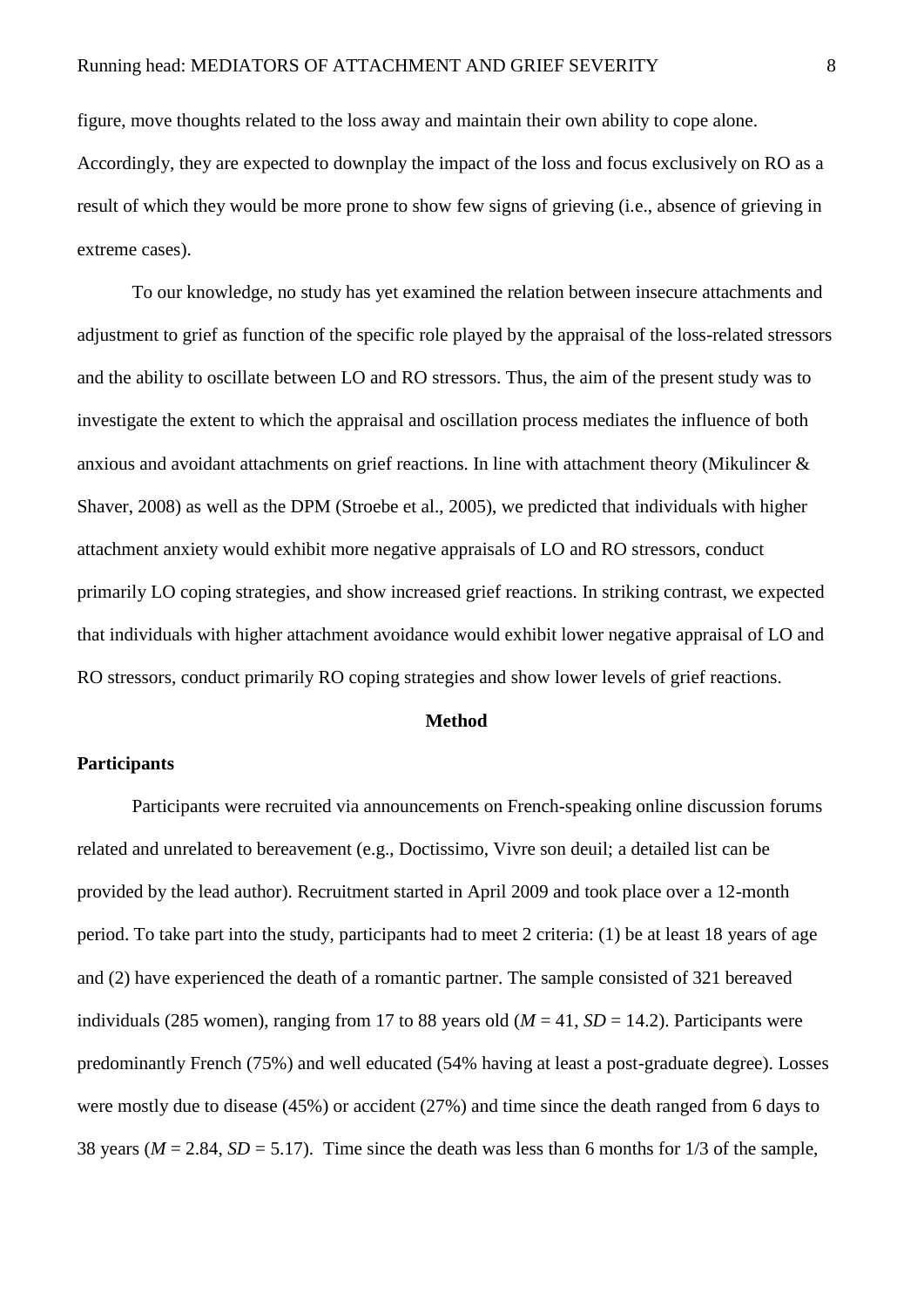between 6 to 12 months for 1/5, between 12 to 36 month for 1/5 and above 36 months for 1/5. Most of the participants reported having lost a spouse (45%) or a companion (23%) after 3 to 779 months from the start of the relationship. The complete characteristics of the sample are displayed in Table 1.

# **Procedure**

After a brief description of the study, participants were invited to fill in an online questionnaire. This questionnaire assessed background and loss-related variables, attachment to the deceased partner, grief-related reactions, appraisal of LO and RO stressors as well as oscillation between LO and RO strategies. After completing the questionnaire, participants were thanked for their participation.

## **Measures**

**Background and loss-related variables***.* Participants were asked about their gender, age, nationality, intimacy with the deceased ("to what extent were you intimate with your romantic partner, i.e., the tendency to usually share emotions, concerns or ideas"; possible responses ranged from 0 (*not intimate*) to 6 (*highly intimate*)), relationship type with the deceased (i.e., husband/wife, companion, common law spouse, boy- or girlfriend, other), the length of their relationship and cohabitation, the date and the cause of the death (i.e., natural, disease, accident, homicide, suicide, other to be specified).

**Attachment***.* A French version of the Experience in Close Relationships (ECR), initially created by Brennan, Clark, and Shaver (1998), was used to assess attachment to a romantic partner and adapted in order to assess the individual's current perception of their attachment to the deceased partner. Participants rated on a 7-point scale ranging from 1 (*not at all*) to7 (*very much*) the extent to which each item supported how they had been feeling about their romantic relationship before the death. The ECR includes 18 items addressing the anxious dimension of attachment (e.g., *I worried about being abandoned*) and 18 addressing the avoidant dimension of attachment (e.g., *I preferred not to show my partner how I felt deep down*). The reliability and validity of the scales have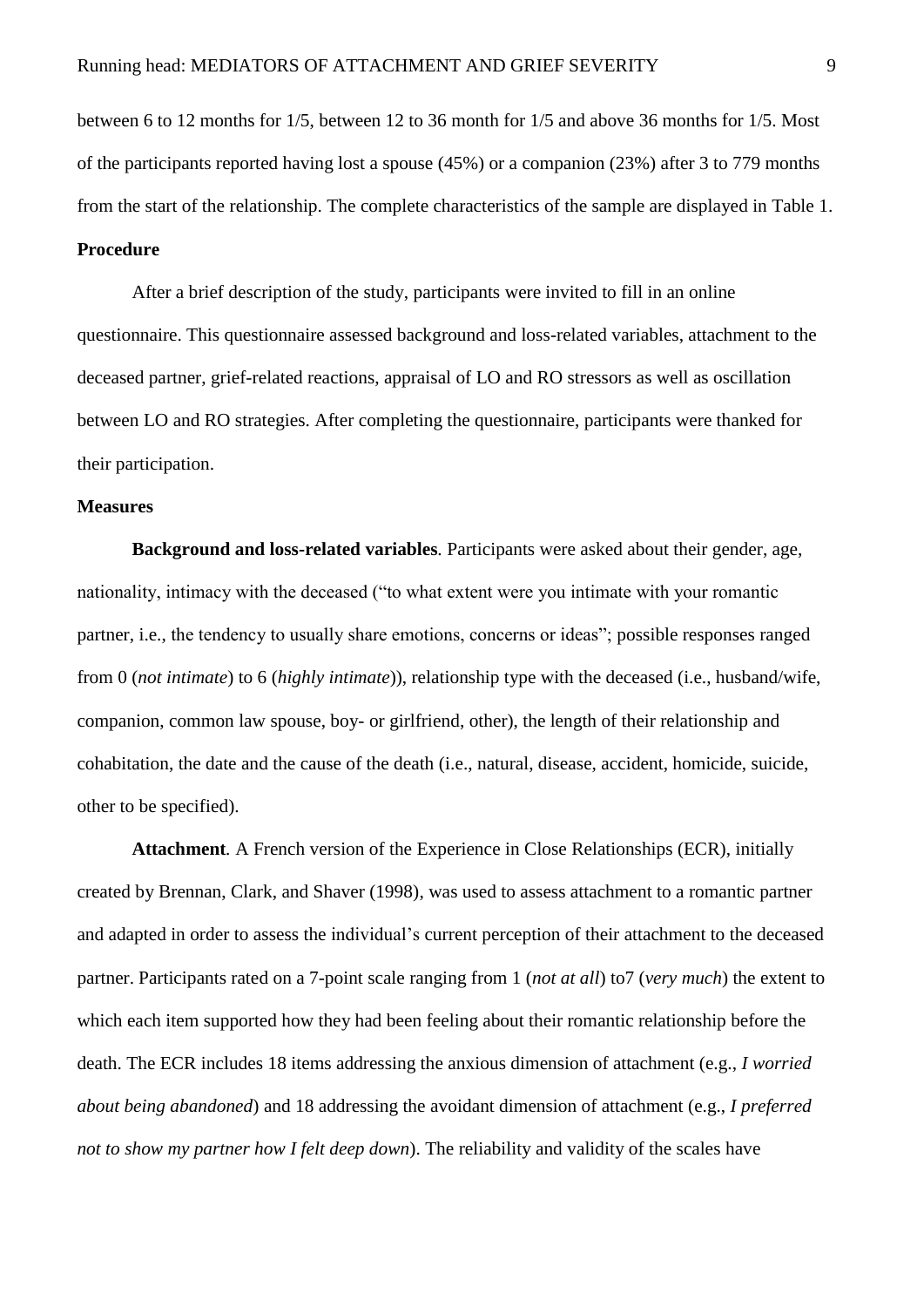consistently been demonstrated in previous studies (e.g., Brennan et al., 1998). In the present sample, Cronbach's alpha coefficients were high for both the anxious dimension ( $\alpha$  = .86) and the avoidant dimension scales ( $\alpha$  = .88).

**Appraisal.** In order to evaluate how individuals appraised grief-related stressors, we created a 10-item questionnaire. Five items tapped LO stressors (e.g., *the death of the loved one; the loss of the bond with the loved one; the absence of the loved one; the emotions related to the loss; being widowed*) and five items tapped RO stressors (e.g., *planning future life; administrative tasks after the death of the loved one; tasks that the bereaved used to contribute to; the future life without the loved one*). Each item rated the extent to which individuals evaluated bereavement-related stressors negatively on a 7-point scale ranging from *not at all negative* (1) to *extremely negative* (7). A unique total LO and RO appraisal score was computed by computing the mean of the 10 items<sup>1</sup>. The score represented the extent to which bereavement-related stressors were appraised negatively. The scale presented good internal consistency with a relatively high Cronbach's alpha ( $\alpha = .84$ ).

**Oscillation between coping strategies.** To examine the extent to which individuals oscillated between coping strategies, we created a 24-item grief coping questionnaire (for a complete description of the scale, see authors, in prep/2012). Items were primarily based on the 22-item Inventory of Daily Widowed Life (IDWL; Caserta & Lund, 2007) but were adapted to avoid certain shortcomings in the original questionnaire (e.g., confusion of some coping items with outcomes). The factor analysis with 2 fixed factors and varimax rotation, revealed that each item loaded on only one of two distinct factors that corresponded either to LO coping strategies (e.g., *trying to understand and accept the death; taking time to think about the loss and the deceased; trying to accept living without the deceased*), or to RO coping strategies (e.g., *trying to imagine life without the deceased; trying to accept being a widow/er; trying to develop a social, as well as an affective, life*). The 24-item questionnaire presented good internal consistency. Cronbach's  $\alpha$  was .85 for LO strategies and .86 for RO strategies. Participants rated on a 5-point scale ranging from 1 (*never: less than once a*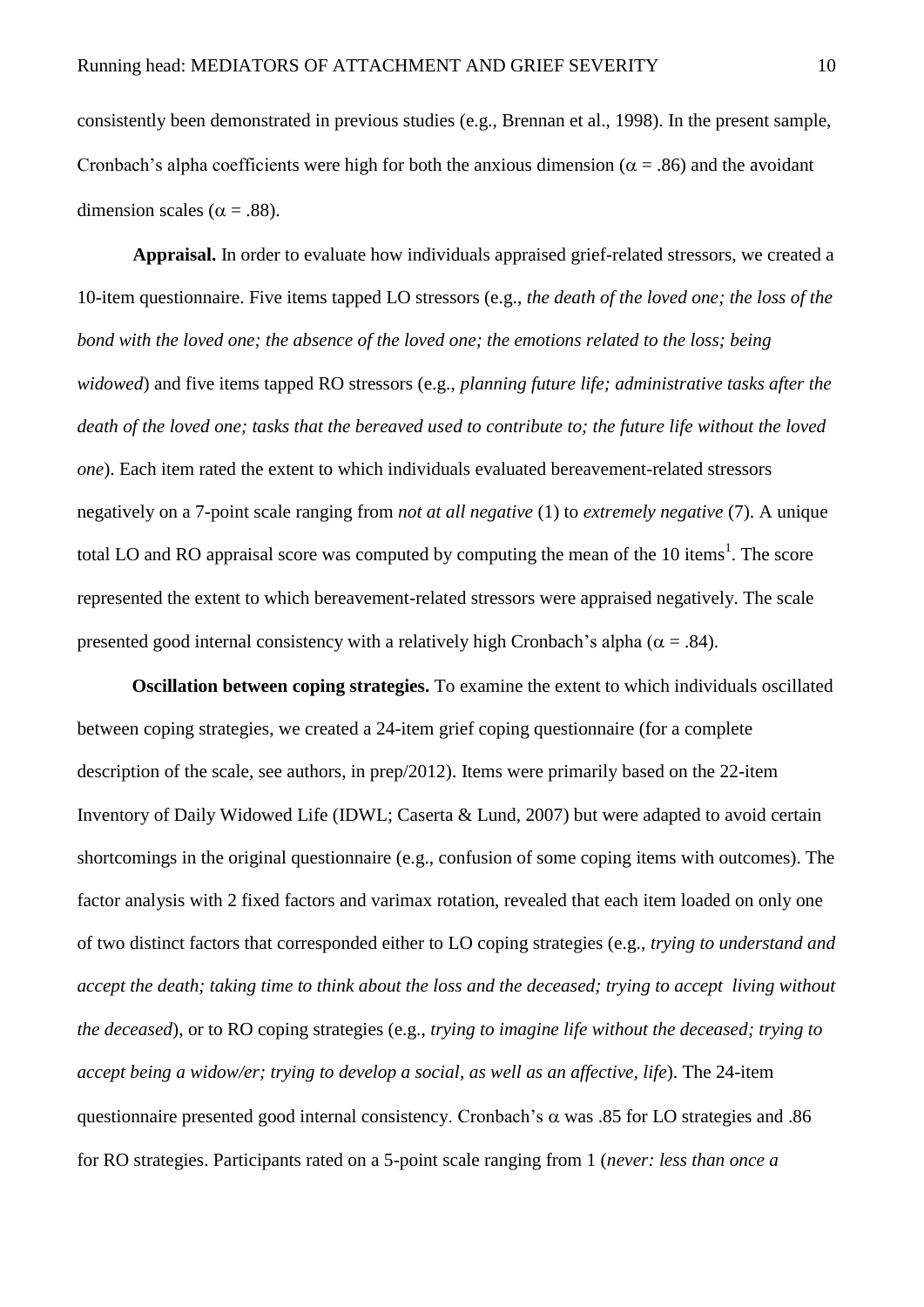*month*) to 5 (*always: several times a day*) the frequency in which they used the strategy during the past month. A sixth position could be checked for non-applicable situations (e.g., non-existing stressors). Non-applicable situations were recoded as missing values. Participants who presented more than 25% missing values on at least one subscale (either the LO, or the RO subscale) were excluded from the analyses ( $n = 21$ ). The individuals excluded on this basis did not statistically differ from the rest of the sample in terms of age, gender, time elapsed since the death, length of partnership cohabitation, length of the relationship, marital status (spouse vs. girl/boyfriend), number of children or grandchildren, nor level of education. The LO and RO continuous scores were calculated by averaging items on each subscale. Based on Caserta and Lund's (2007) work, an oscillation score was computed by subtracting the total RO score from the total LO score. Hence, the oscillation score ranged from  $-5$  (exclusively RO focus) to  $+5$  (exclusively LO focus). A score around 0 indicated equal use of both LO and RO strategies. Participants with a score lower than 3 on both subscales were excluded ( $n = 22$ ) to distinguish patterns of equilibrium between the two kinds of coping strategies from a pattern of very limited use of both coping strategies. Thus, the final sample for the oscillation measure included 278 participants. The LO strategies, RO strategies, and oscillation scores were normally distributed; skewness and kurtosis measures for each of these distributions had absolute values  $< 1.10$ .

**Grief adjustment.** A French version of the Inventory of Traumatic Grief (ITG) was used to measure severity of grief symptoms (Prigerson & Jacobs, 2001). The ITG is a 30-item self-report instrument assessing symptoms of grief severity (also called prolonged grief), as defined by a consensus panel (Prigerson et al., 1999). Levels of symptom severity during the last month were evaluated with five-point Likert scales ranging from 1 (*never*) to 5 (*always*). A continuous score ranging from 30 to 150 was computed by summing the items. The reliability and validity of the scale have been consistently found (e.g., Prigerson & Jacobs, 2001). In the present sample, Cronbach's alpha was high ( $\alpha = .94$ ).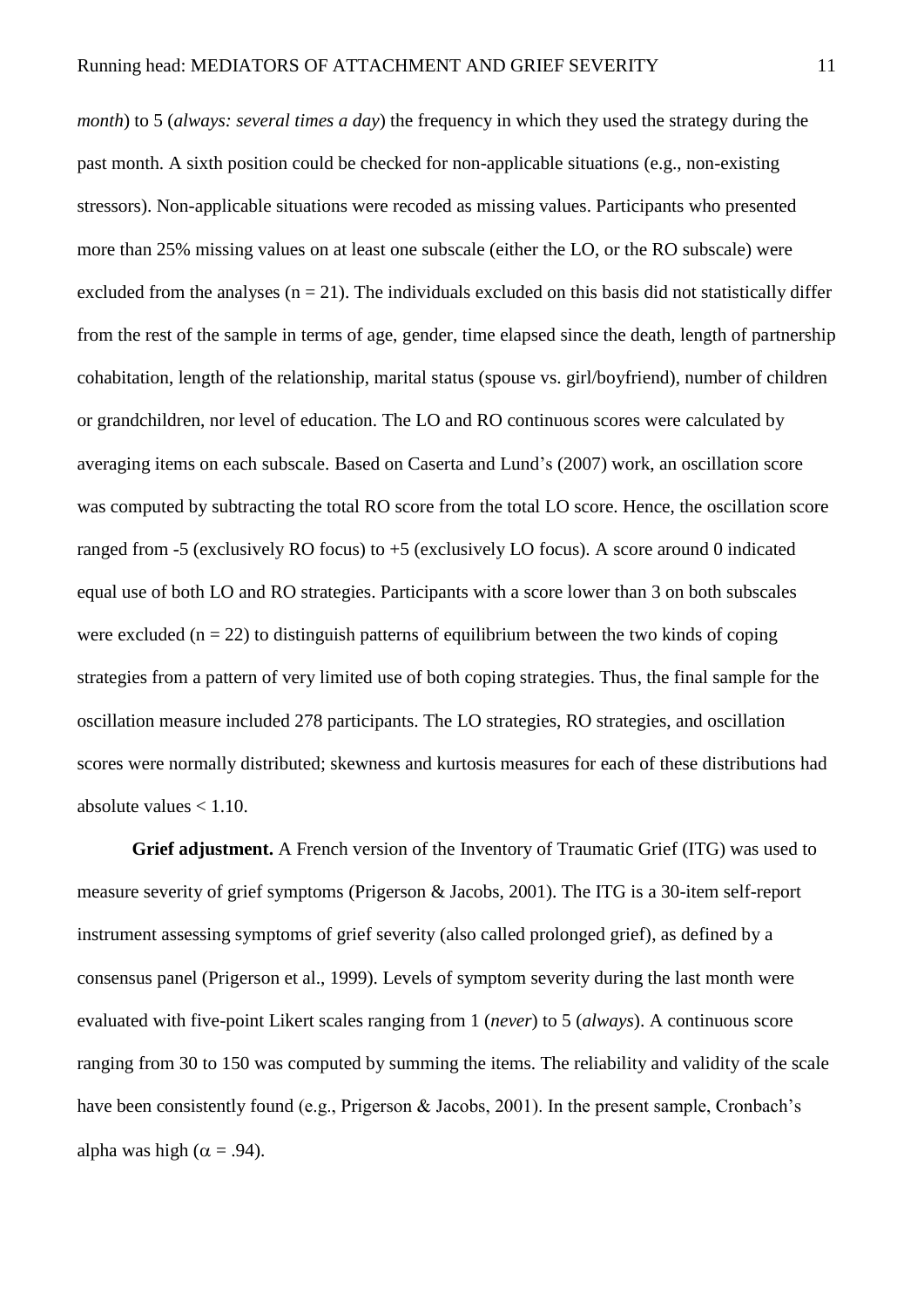# Table 1

*Means, standard deviations and range for background and loss characteristics of the sample as well as mediation model variables (N = 321)*

| <b>Background characteristics</b>                                 |                           |
|-------------------------------------------------------------------|---------------------------|
| Sex $(N$ $(\%)$                                                   |                           |
| Men                                                               | 36(11.2)                  |
| Women                                                             | 285 (88.8)                |
| Age (in years) ( $M(SD)$ ; minimum – maximum)                     | 41 (14.2); 17-88          |
| Nationality $(N$ $(\%)$                                           |                           |
| French                                                            | 240 (74.8)                |
| Belgian                                                           | 37(11.5)                  |
| Canadian                                                          | 27(8.4)                   |
| Other                                                             | 17(5.3)                   |
| Intimacy ( $M(SD)$ ; minimum – maximum)                           | $5.53(.8); 1-6$           |
| Level of education $(N$ $(\%)$                                    |                           |
| Primary school                                                    | 6(1.9)                    |
| Secondary school                                                  | 134(41.8)                 |
| University degree / Some post-secondary school                    | 172(53.6)                 |
| Other                                                             | 9(2.8)                    |
| Status of the deceased person $(N$ $(\%)$                         |                           |
| Spouse (married couple)                                           | 143 (44.5)                |
| Companion                                                         | 75 (23.4)                 |
| Common law spouse                                                 | 60(18.7)                  |
| Boy- or girlfriend                                                | 39(12.1)                  |
| Other                                                             | 4(1.2)                    |
| Length of relationship (in months) $(M(SD))$ ; minimum – maximum) | 161.7 (154.2); 3-779      |
| Length of cohabitation (in months) ( $M(SD)$ ; minimum – maximum) | 137.3 (151.3); 0-740      |
| Time since the death (in month) $(M(SD))$ ; minimum – maximum)    | $30.5(56.1); 0.2-454$     |
| $< 6$ months                                                      | 107 (33.4 %)              |
| $>= 6$ months and $< 12$ months                                   | 69 (21.5%)                |
| $>=12$ months and <36 months                                      | $71(22.1\%)$              |
| $>=$ 3 years or more                                              | 73 (22.7 %)               |
| Cause of death $(N$ $(\%)$                                        |                           |
| Natural                                                           | 17(5.3)                   |
| Disease                                                           | 143 (44.5)                |
| Accident                                                          | 86 (26.8)                 |
| Homicide                                                          | 9(2.8)                    |
| Suicide                                                           | 31(9.7)                   |
| Other                                                             | 17(5.3)                   |
| Mediation model variables                                         |                           |
| Anxious dimension of attachment (M (SD); minimum - maximum)       | $3.25(1.14); 1.11 - 6.78$ |
| Avoidant dimension of attachment (M (SD); minimum - maximum)      | $1.99(.84); 1 - 5.33$     |
| Negative appraisal (M (SD); minimum - maximum)                    | $5.12(1.08); 1.40 - 7$    |
| Oscillation score ( $M(SD)$ ; minimum – maximum)                  | $.57(1.14); -3.34 - 2.93$ |
| ITG score $(M(SD))$ ; minimum – maximum)                          | 98.95 (21.68); 32 - 139   |

*Note.* ITG = Inventory of Traumatic Grief (Prigerson et al., 2001) is a measure of prolonged grief severity.  $M = Mean$ .  $SD = Standard deviation$ .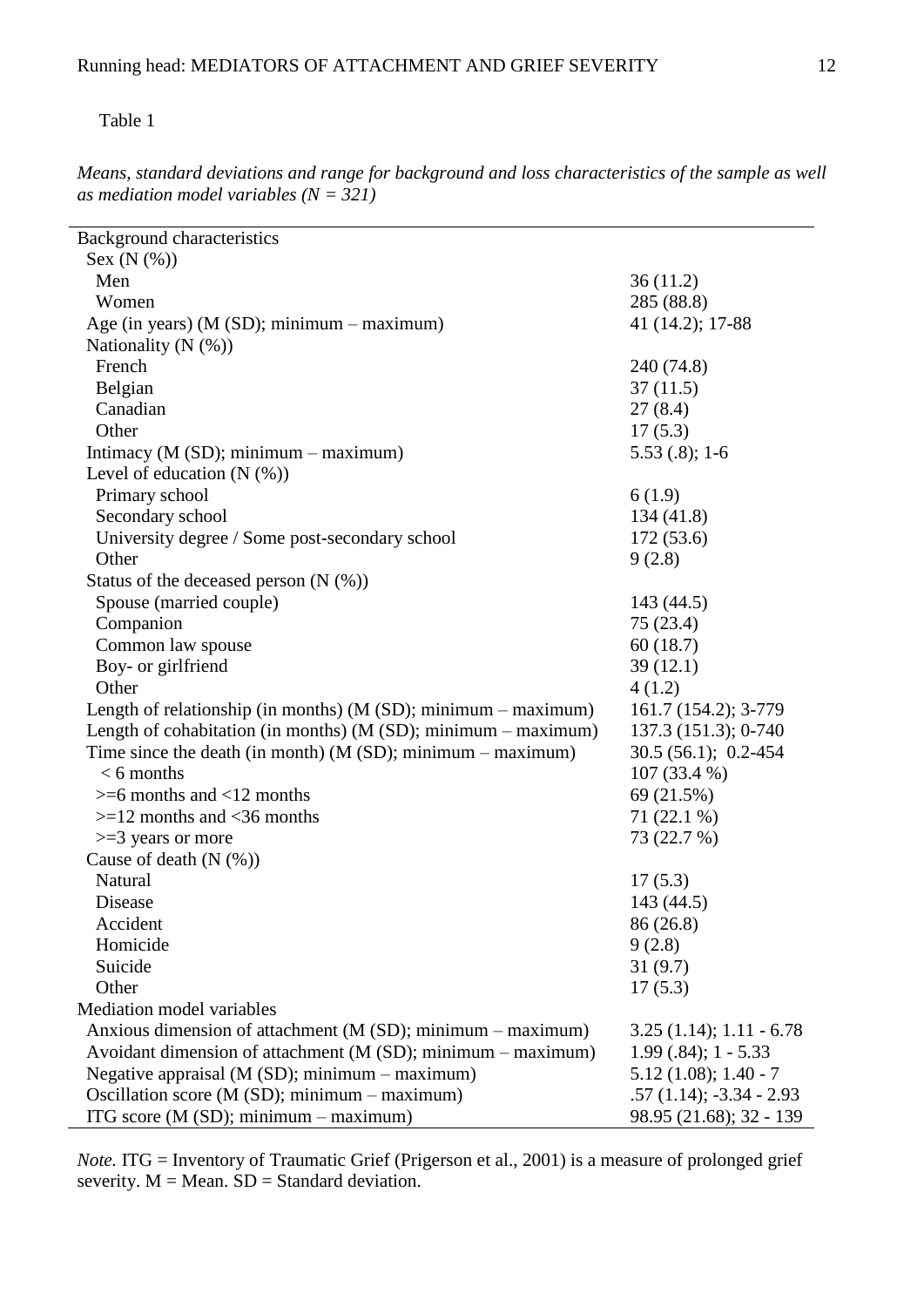### **Data reduction and normality assumption**

Participants who exhibited responses more than 3.29 standard deviations below or above the mean were discarded as outliers (less than .01% of the data). Before performing the analysis, the normality of the data was assessed using the Kolmogorov-Smirnov test. Data for the anxious dimension score,  $D(274) = 1.08$ ,  $p = .19$ , the appraisal score,  $D(274) = 1.30$ ,  $p = .07$ , as well as the oscillation score,  $D(274) = .67$ ,  $p = .77$ , were not significantly different from the normal distribution. However, data for the avoidant dimension score,  $D(274) = 2.29$ ,  $p < .01$ , and the ITG score,  $D(274)$  $= 1.44$ ,  $p < .05$ , were significantly different from the normal distribution. Due to positively skewed distributions, we used a logarithmic transformation prior to analysis for these two scores. Means, standard deviations and range of the mediation model variables are displayed in Table 1.

### **Results**

# **Correlations**

Zero-order correlations were computed among the variables. As shown in Table 2, there were significant correlations, ranging from moderate to high, among all variables except for the anxious dimension variable, which was not significantly associated with negative appraisal and the oscillation variables. More precisely, results showed that the avoidant dimension was negatively correlated with negative appraisal, oscillation, and grief severity. These results suggest that as avoidant dimension scores went up, individuals rated grief-related stressors as less negative and the more frequently individuals used RO strategies, the less severe they rated the symptoms of grief.

It should be noted that when we used a partial correlation controlling for the anxious dimension, all the correlations between avoidant dimension and other variables remained strongly significant. In addition, when using a partial correlation controlling for the avoidant dimension, the anxious dimension and the negative appraisal were all significantly associated,  $r(275) = .21$ ,  $p < .001$ , indicating that bereaved individuals showing higher attachment anxiety tended to appraise bereavement-related stressors more negatively. However, even when using a partial correlation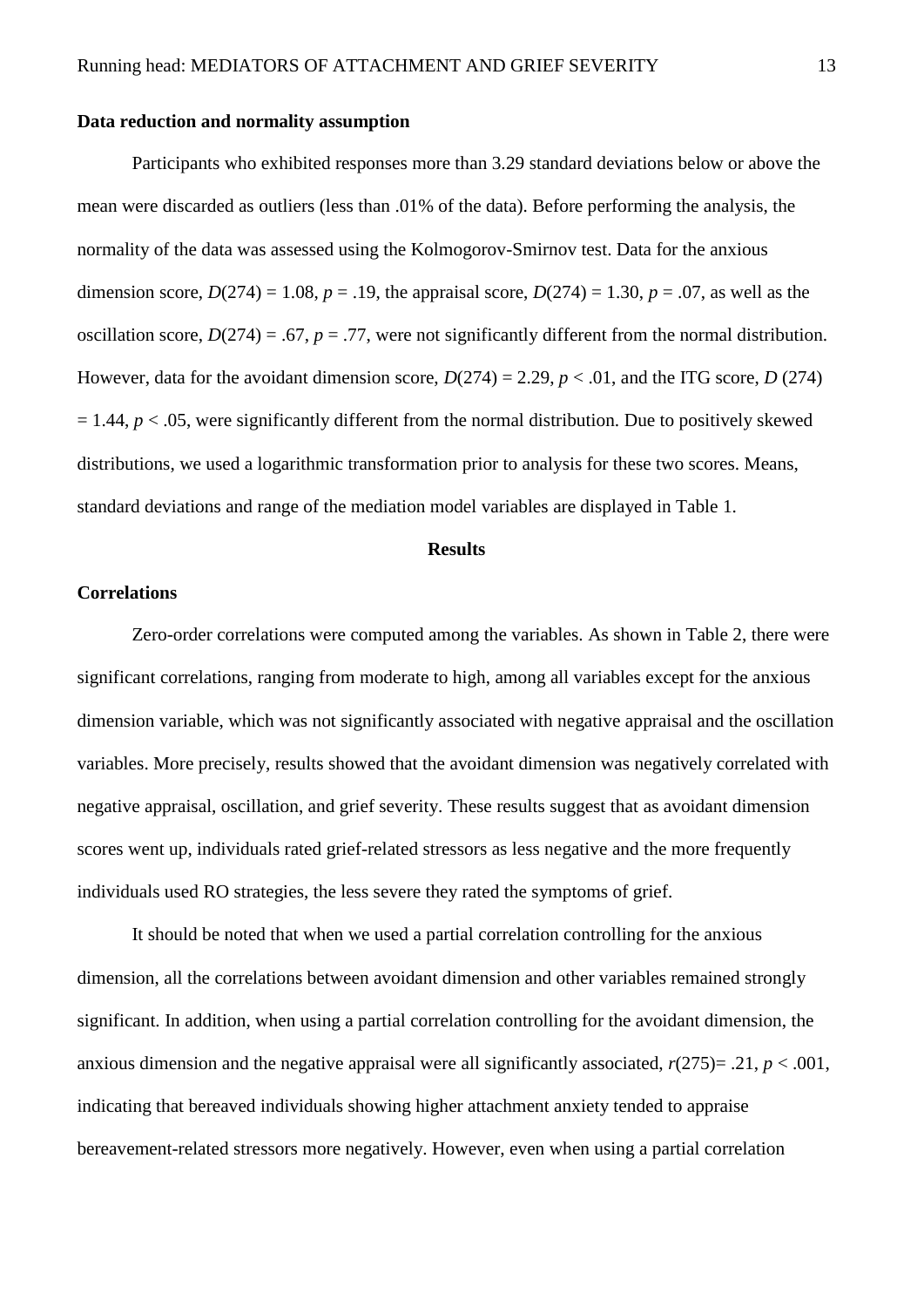controlling for avoidant dimension, the anxious dimension remained unrelated to the oscillation, suggesting that attachment anxiety was not associated with a particular pattern of coping. Finally, all correlations remained significant even after performing partial correlations controlling for the time since the death, suggesting that links between attachment dimensions, negative appraisal, oscillation as well as adjustment to grief were not influenced by the time since the death.

Table 2. *Zero-order correlations for attachment dimensions, mediators, and severity of grief* 

*reactions (N= 278)*

| 1. Anxious dimension  |        |          |        |    |
|-----------------------|--------|----------|--------|----|
| 2. Avoidant dimension | $27**$ |          |        |    |
| 3. Negative appraisal | .09    | $-.34**$ |        |    |
| 4. Oscillation        | $-.01$ | $-33**$  | $61**$ |    |
| 5. ITG                | $10**$ | $-.21**$ | $70**$ | ** |

*Note.* Oscillation was calculated by subtracting the total RO score from the total LO score (a highly positive score indicates a primarily use of LO strategies whereas a highly negative score indicates a primarily use of RO strategies); ITG = Inventory of Traumatic Grief (Prigerson et al., 2001) is a measure of *severity of grief reactions*. \*\**p* < .01; \*\*\**p* < .00.

## **Mediational analyses**

To examine whether both negative appraisal and oscillation mediated the effects of the attachment dimensions on grief adjustment, we performed meditational analyses following the procedure outlined by MacKinnon, Fairchild, and Fritz's (2007). This procedure is a variation of the Sobel (1982) test that accounts for the non-normal distribution of the  $\alpha\beta$  path through the construction of asymmetric confidence intervals (MacKinnon et al., 2007). Older approaches of mediational analysis (e.g., Sobel test) have been compromised by their reliance on the erroneous assumption that the product of regression are normally distributed and have been surpassed by the asymmetric distribution of products approach (MacKinnon et al., 2007). Indeed, as observed by MacKinnon, Lockwood, Hoffman, West, and Sheets (2002), tests of significance of and confidence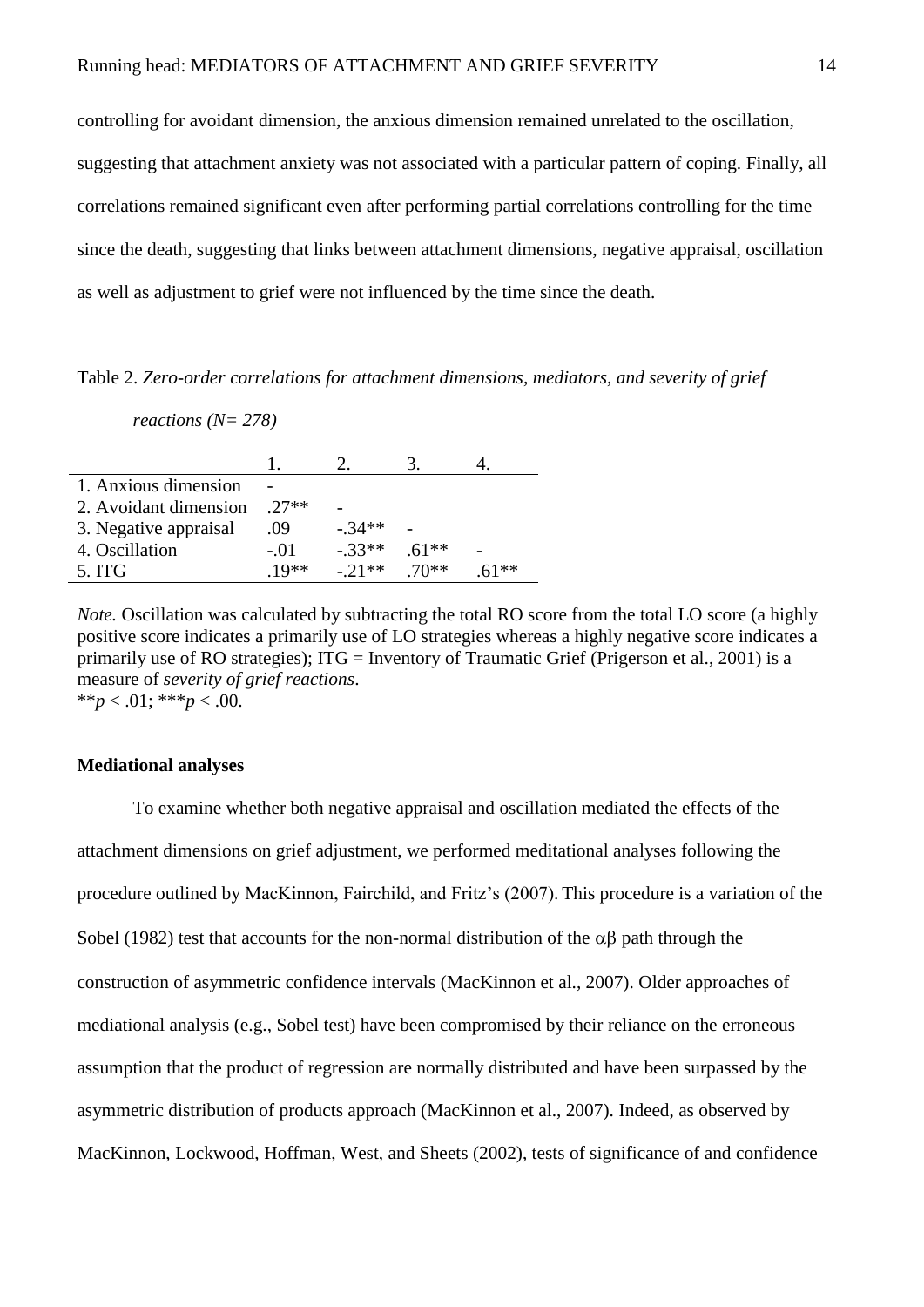limits for indirect effects based on the distribution of products method have more accurate Type I error rates and more power than other commonly used tests. Finally, this procedure tests the product of the coefficients for the effects of (a) the independent variable to the mediator  $(\alpha)$ , and (b) the mediator to dependent variable when the independent variable is taken into account  $(\beta)$ .

We initially examined whether negative appraisal mediated the effects of attachment dimensions on oscillation. Regarding the anxious attachment dimension, inconsistent with a statistically significant mediation, the 95% confidence interval of the indirect path ( $\alpha\beta$  product) contained zero (lower limit  $= -0.03$ , upper limit  $= 0.02$ ). Results from the Sobel test supported this conclusion,  $Z = 0.13$ ,  $p = .45$ .

With regard to the avoidant attachment dimension, consistent with a significant statistical mediation, the 95 % confidence interval of the indirect  $\alpha\beta$  path did not overlap with zero (lower limit  $= -1.66$ , upper limit  $= -0.96$ ) and the Sobel test was statistically significant,  $Z = 5.20$ ,  $p < .0001$ . As shown in Figure 1a, this finding indicated that the avoidant attachment dimension decreased oscillation through reduced negative appraisal.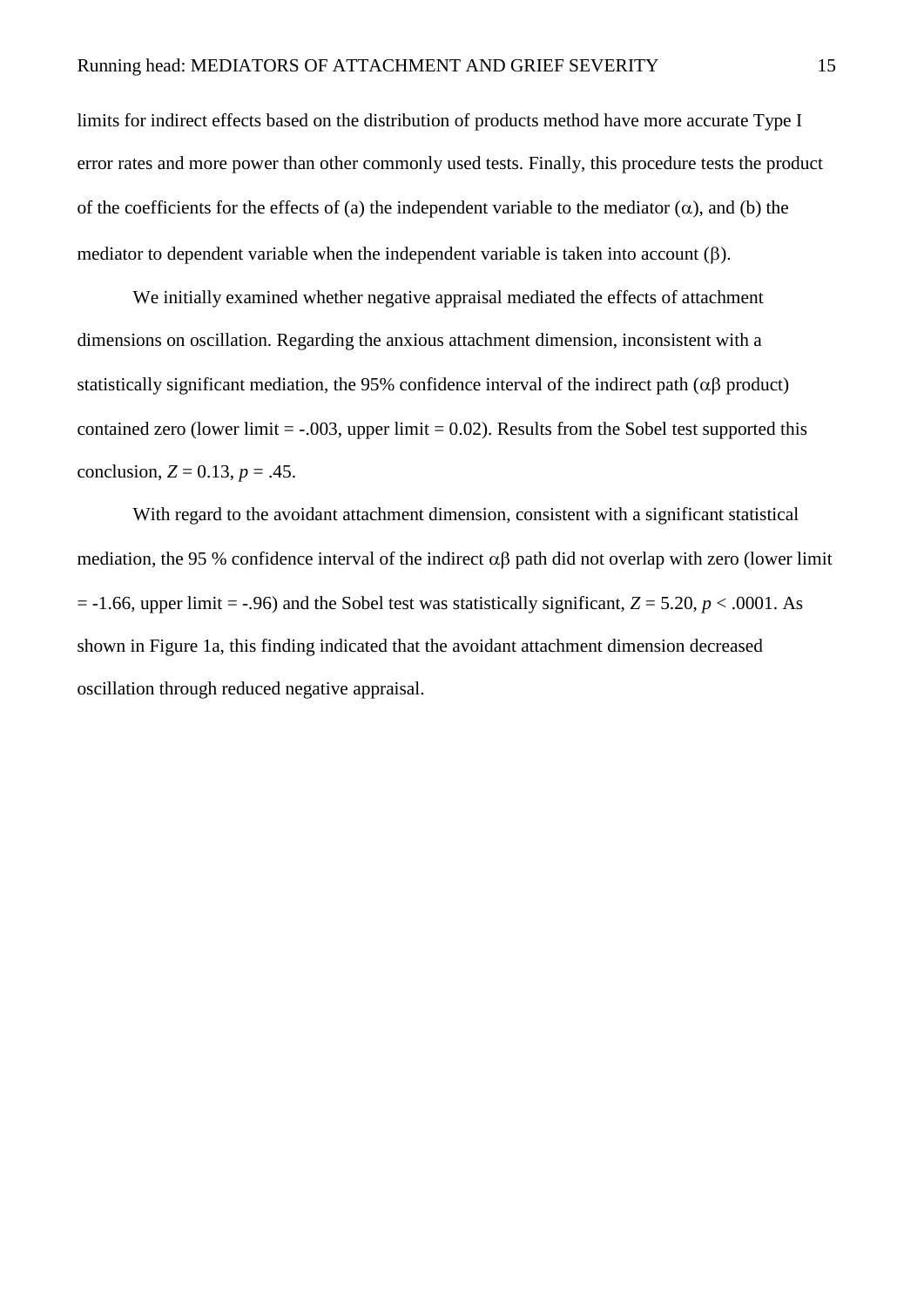*Figure 1.* (a) Negative appraisal as a mediator of the effects of avoidant attachment dimension on the oscillation score; (b) Oscillation as a mediator of the effects of the negative appraisal on grief adjustment.



*Note*. Coefficients appearing above lines are β weights for uncorrected paths. Coefficient in parentheses appearing below lines is β weight for corrected path. \*\* $p < .01$ . \*\*\* $p < .001$ .

We also examined whether the oscillation score mediated the effect of negative appraisal on grief adjustment. Consistent with a statistically significant mediation, the 95% confidence interval of the indirect path ( $\alpha\beta$ ) did not contain zero (lower limit = .01, upper limit = .03). Results from the Sobel test supported this conclusion,  $Z = 5.12$ ,  $p < .0001$ . As shown on Figure 1b, this finding suggested that reduced negative appraisal improved grief adjustment through heightened focus on RO.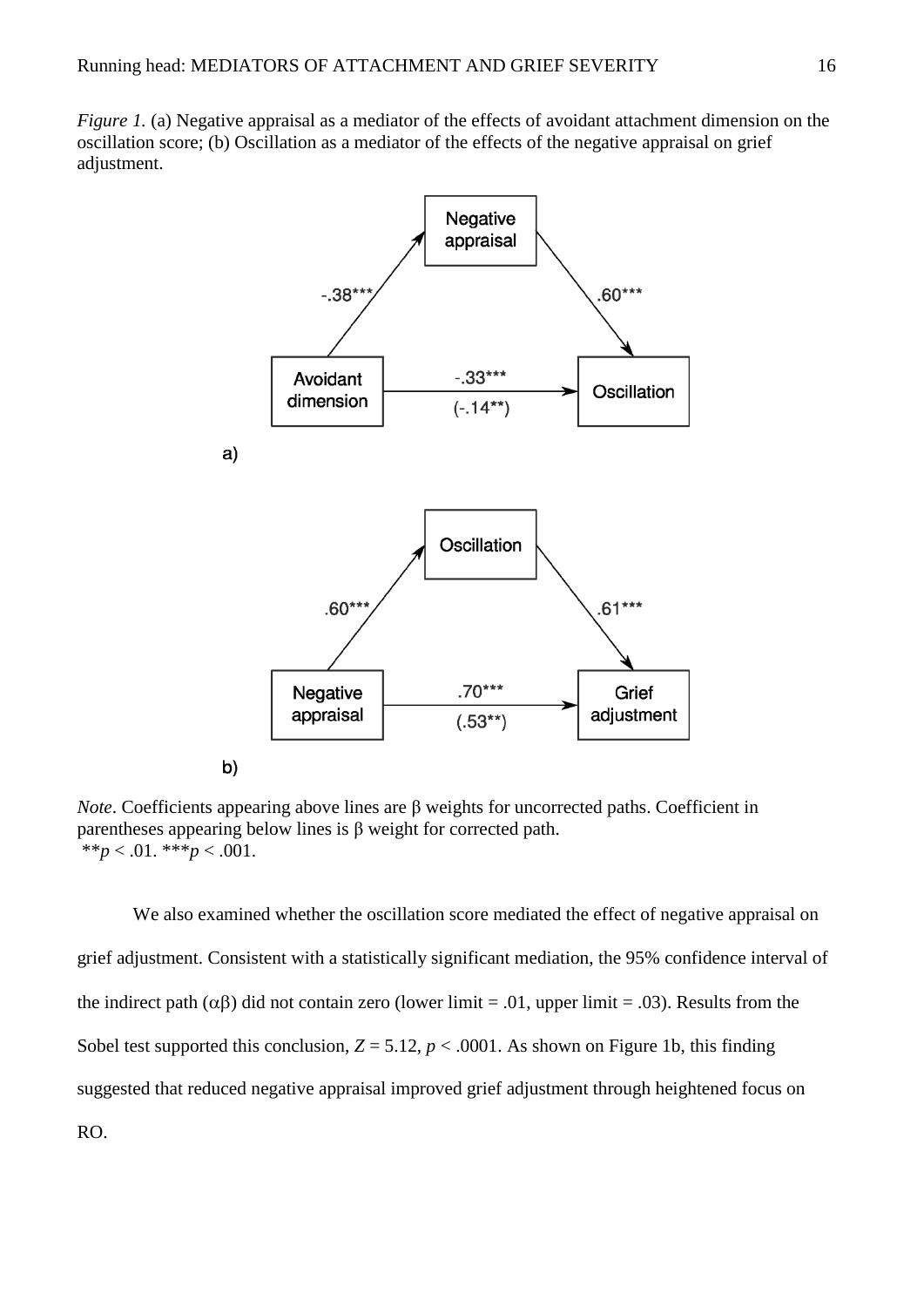In order to test the impact of time since the death on the two previous mediational models, mediational analyses were performed separately for 3 different categories of time (i.e., less than 6 months; 6 to 36 months; over than 36 months). Results were consistent with statistically significant mediations across all three time periods, suggesting that the length of time from when their intimate partner died does not affect the associations outlined in the meditational model.

In brief, the present findings suggest that attachment avoidance decreases the oscillation score through reduced negative appraisal of bereavement-related stressors, which then, in turn, leads to improved grief adjustment.

## **Discussion**

The main goal of this study was to examine the severity of grief reactions from a transactional perspective. In accordance with this perspective, we hypothesized that the severity of grief reactions would fluctuate as a function of the transactions between the bereaved individuals and their environment. In particular, we hypothesized that such transactions would mediate the relation between how the bereaved individuals felt during their previous relationship to the deceased and the severity of grief reactions after the loss of a romantic partner. Two core transactional/meditational processes were highlighted: the appraisal of the bereavement-related event and the coping strategies used to deal with it.

In accordance with the attachment theory (Bowly, 1980; Mikulincer & Shaver, 2008; Shaver & Tancredy, 2001; Stroebe et al., 2005), we first tested whether attachment dimensions would be associated with grief adjustment in bereaved romantic partners. In line with our prediction, the anxious dimension was significantly and positively correlated to elevated grief reactions. This is consistent with attachment theory and the *Dual Process Model of Coping with Bereavement* (DPM)'s assumptions about the development of more pronounced grief reactions for anxiously attached individuals (Bowly, 1980; Mikulincer & Shaver, 2008; Shaver & Tancredy, 2001; Stroebe et al., 2005). Indeed, anxiously attached individuals are more prone to invest heavily in their relationships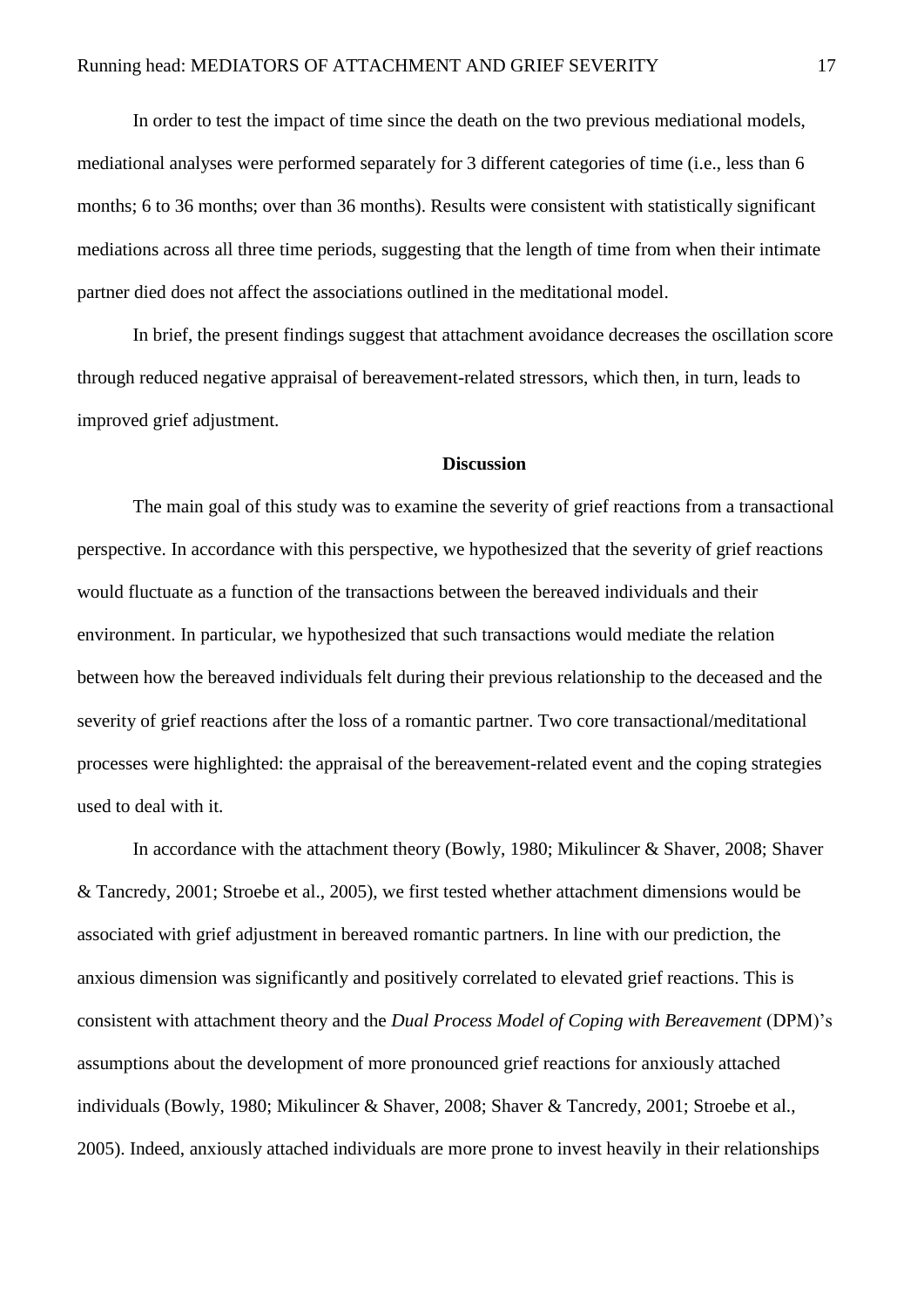and develop high dependency on their romantic partners (Mikulincer & Shaver, 2008). Consequently, it is not surprising that losing a highly invested partner would lead to intense grief, failure to accept the loss and trouble in planning new roles and activities without the deceased (Mikulincer & Shaver, 2008). Also consistent with the hypotheses, attachment avoidance with the deceased partner was associated with less severe grief reactions. These results may suggest that the affective bond to the deceased may have been weaker for more avoidant individuals, leading them to grieve less. The strong negative correlation between specific attachment avoidance and the intimacy to the deceased in the present study  $(r(278) = -.58, p < .001)$  support this suggestion. However, these results contradict recent studies that have shown an association between avoidant attachment and elevated grief severity (e.g., Boelen & Klugkist, 2011; Boelen & van den Bout, 2010; Wijngaards-de Meij, et al., 2007). Such inconsistencies could be explained by Jerga, Shaver, and Wilkinson's study (2011), which has shown that general attachment avoidance *(i.e., feelings and behaviors in general close*) relationships) was associated with higher grief severity while specific attachment avoidance (i.e., feelings and behaviors related to the past relationship with the deceased) was associated with less grief reactions. Consistent with these findings, previous studies which had shown a positive relation between attachment avoidance and grief reactions had used general attachment avoidance measurement, while the present study which has shown the exact opposite results, has used a specific attachment avoidance measurement. According to such differences in the pattern of result, even if both constructs of attachment (i.e., general and specific) are theoretically close, future studies investigating the link between attachment insecurities and adjustment to grief should take into consideration the distinction between general specific attachment avoidance.

For the first time in the bereavement field, we next examined whether the association between attachment dimensions and grief adjustment would be mediated by the appraisal of bereavementrelated stressors and the oscillation process between bereavement-related coping strategies. Our results found that the anxious dimension was positively correlated to negative appraisal when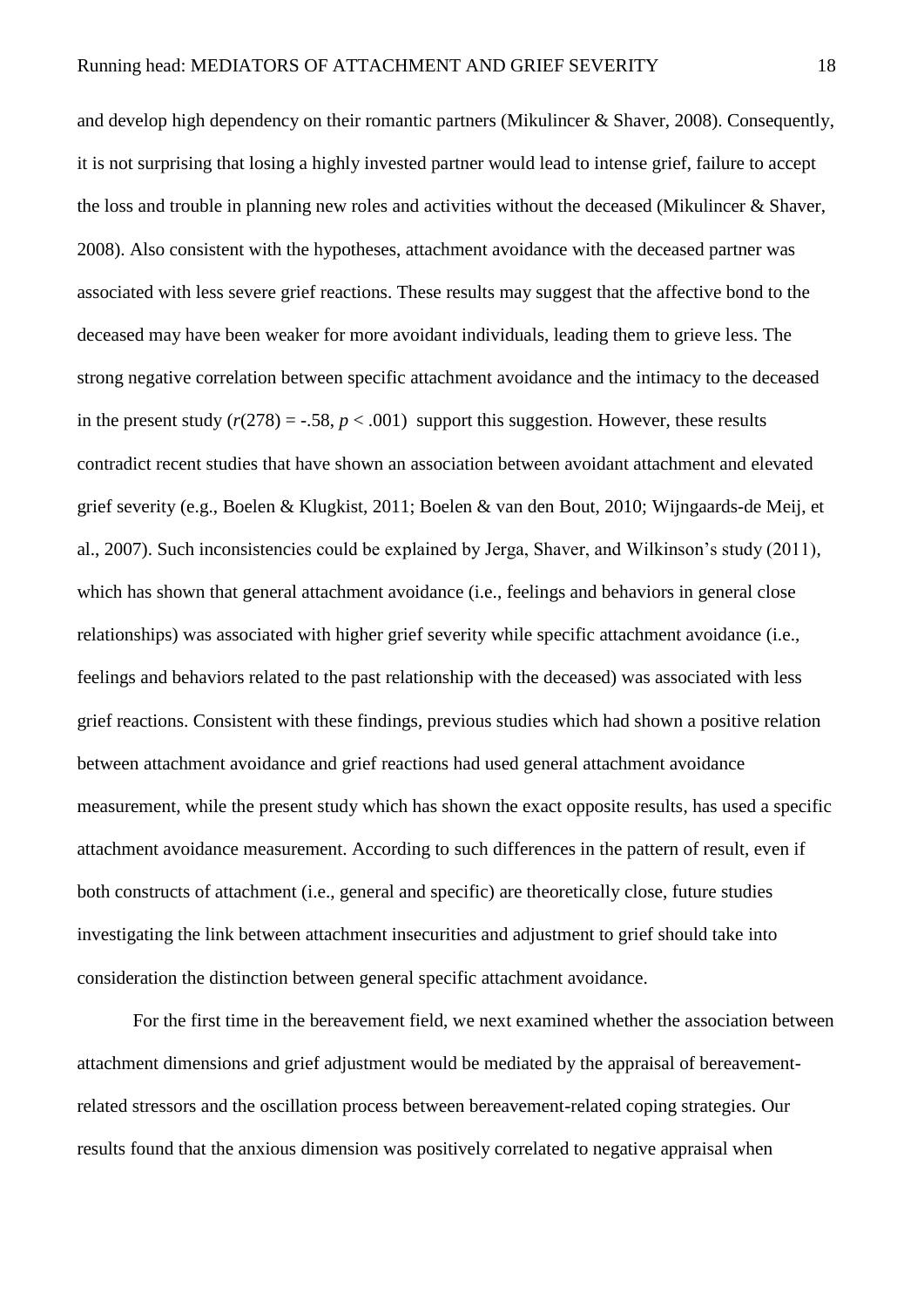controlling for avoidant dimension. These results suggest that higher attachment anxiety is associated to more negative appraisal of bereavement-related stressors. Nevertheless, no link was shown between the anxious dimension and the oscillation process even when controlling for avoidant dimension. Thus, the mediating role of negative appraisal and oscillation processes between anxious dimension of attachment and grief severity was not supported. These unexpected results may have occurred because we defined and operationalized coping strategies as voluntary and controlled processes (e.g., "I take time to think about the deceased person") (cfr. DPM; Stroebe & Schut, 2010). Yet, previous research has shown that the anxious dimension was associated with a lack of control in emotional processing. For example, Mikulincer and Orbach (1995) found that anxiously-attached individuals had quickest access to targeted painful memories and showed these memories to spread like wildfire throughout their cognitive system. In line with these results, it is possible that processing tendencies of individuals with a high score of attachment anxiety hamper or deregulate effective coping strategies (e.g., calm exploration of the meaning of the death without being overwhelmed by intrusive and uncontrolled distressing thoughts). This would suggested that bereaved individuals with high anxiety may be less inclined to develop primarily LO coping strategies than passive intrusion of grief or dysfunctional preoccupation with the deceased, which could in turn explain the absence of an association between the anxious dimension and a specific type of bereavement-related coping strategy. It is worth adding that anxiously-attached individuals have been theoretically linked with rumination, a passive process of repetitive thoughts and preoccupation focused on the loss and the deceased (Stroebe et al., 2005). Interestingly, rumination has been strongly associated with maladjustment to grief (for a review, see Stroebe et al., 2007). Thus, future research should examine whether the relation between the anxious dimension of attachment and severe grief reactions would be mediated by uncontrolled and overwhelming processes such as rumination as opposed to controlled coping strategies.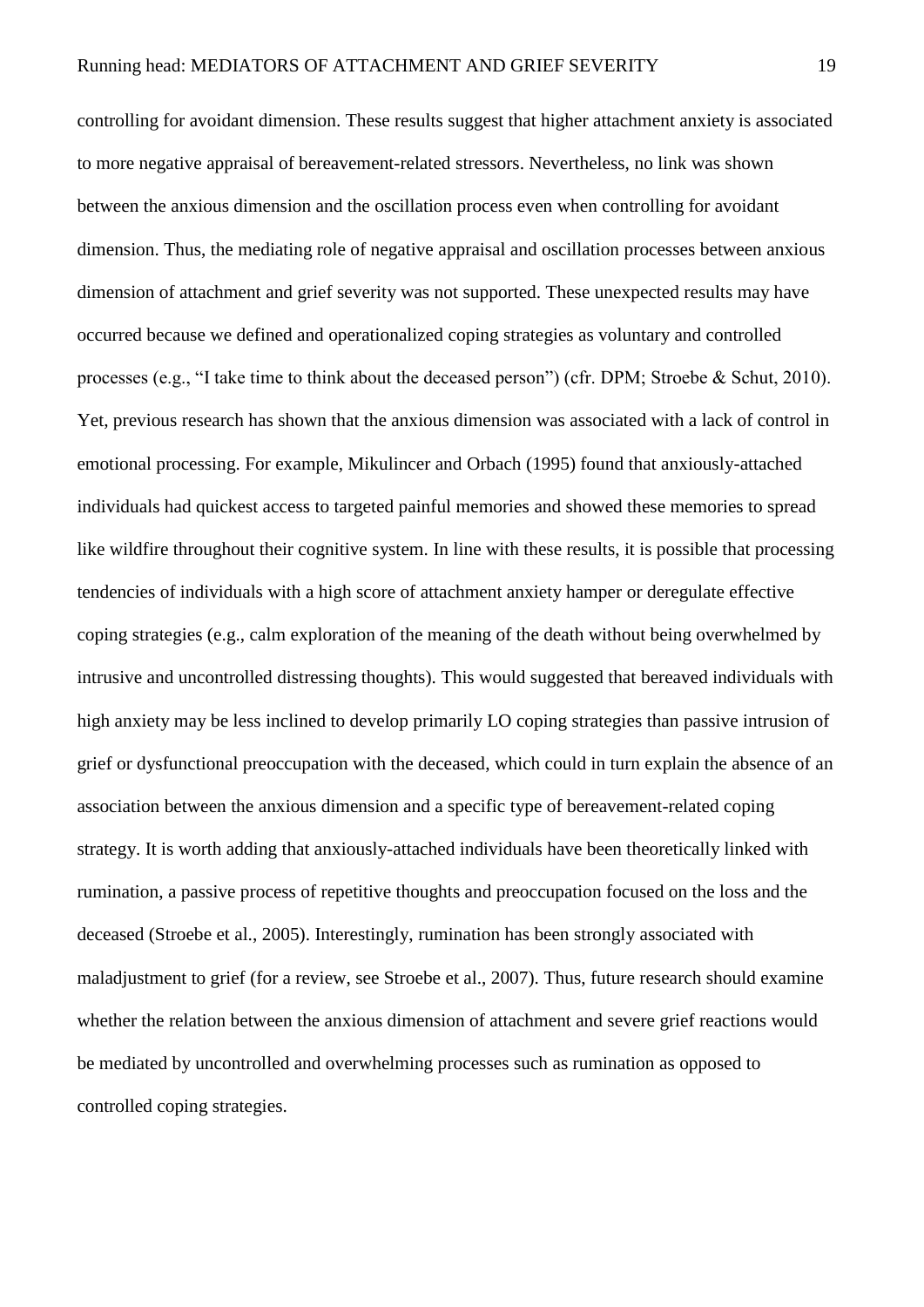In terms of the the avoidant dimension, our results showed that the relation between avoidant dimension and grief reactions was mediated by a reduced negative appraisal of LO and RO stressors as well as a reduced oscillation score, indicating an inclination for the use of RO coping strategies rather than LO strategies. These results remained significant even when controlling for time since the death of their partner. This suggests that the appraisals of bereavement-related stressors, as well as the coping strategies used to deal with such an event, remained important meditational processes of the relation between attachment avoidance and grief reactions whether the bereaved individual had experienced the death more or less recently. However, it is worth noting that these results do not disconfirm the postulation that coping strategies evolve across time (Caserta & Lund, 2007; Stroebe, Schut, & Stroebe, 2005; see authors, in prep/2012). Rather, they simply suggest that both processes remain relevant across time when examining variations in grief reactions.

These results support our hypotheses. Moreover, the fact that the mediational models remained significant at different periods of time as well as beyond the acute months of grieving is in line with the *Cognitive Stress Theory* (Lazarus & Folkman, 1984). Indeed, this model focuses less on the characteristics of the event (e.g., the time since the loss) than on the transactional processes of appraisal and coping strategies to explain adjustment (i.e., grief severity). The results also converge with previous research that demonstrated an association between attachment avoidance and anxious avoidance, defined as the tendency to keep attention away from the reality of the loss (e.g., "I avoid the place where {XXX} died") (Boelen & Klugkist, 2010; Boelen & van den Bout, 2010). Indeed, such coping strategies could be negatively linked to the LO strategies which in turn could be associated to reduced oscillation score (i.e., less involvement in LO strategies than RO ones). However, in these previous studies, attachment avoidance was also shown to be associated to depressive avoidance, defined as avoidance of activities that could facilitate adjustment (Boelen & Klugkist, 2010; Boelen & van den Bout, 2010). Such strategies could be negatively associated to RO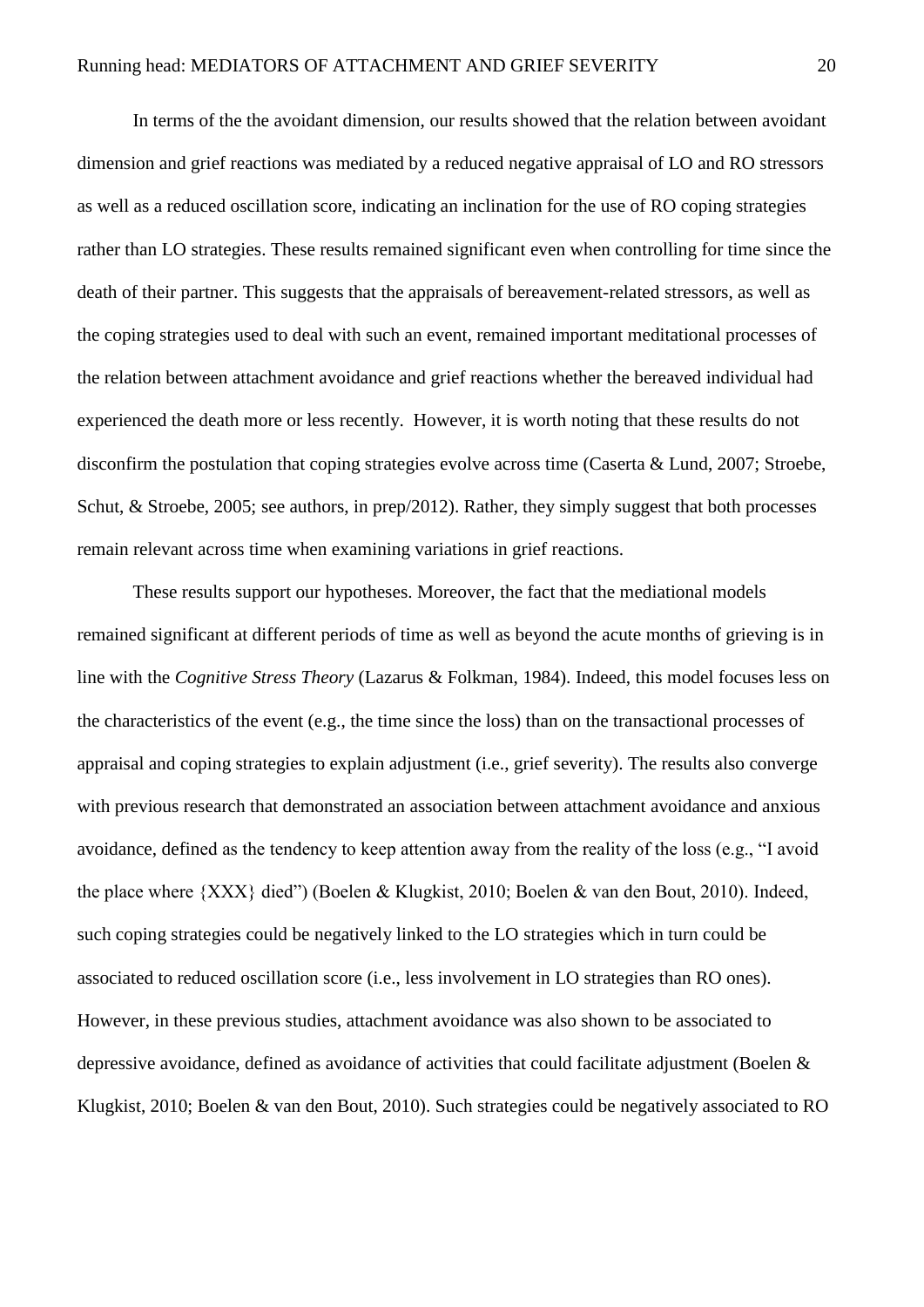strategies as those are characterized by activities that facilitate adjustment (e.g., doing new things, attending to life changes). Further studies are needed to clarify these conflicting results.

The present results also support the results from Caserta and Lund (2007)'s study in which an unbalanced oscillation, focused primarily on RO strategies, was associated with the most favorable bereavement outcome (including lower severity of grief reactions as well as scores of depression and loneliness). At a first sight, the fact that emphasis on RO is associated with a better adjustment than a more balanced position would appear to contradict the DPM-related hypotheses. However, the results of the present study need to be cautiously interpreted. First, data collection was cross-sectional which impedes any causal conclusions. Second, marked reduction of grief reactions on the ITG measure which taps the intensity of a large panel of grief reactions - could be associated either to patterns of resilience, which consists of favorable bereavement outcome, or to those of inhibited grief, theorized in the bereavement literature as a complicated type of grief (e.g., Bowlby, 1980). Less severe grief reactions may also be associated with less need in grieving according to the former suggestion about the avoidant dimension being linked with less strong bonding to the deceased which in turn could lead to less need in grieving. Thus, other kinds of outcomes measurement such as psychological wellbeing or posttraumatic growth should be included in future studies to distinguish these three patterns of adjustment. Assessment of somatization should be also included as inhibited grief has been linked with high levels of less conscious reactions such as somatic symptoms (e.g., Wayment & Vierthaler, 2002). Third, the current operationalization of oscillation was limited. Indeed, using a self-reported questionnaire as well as subtracting one total coping score from another one is a rather crude way to measure the complex process of emotion regulation that takes place in bereavement. This limitation is further discussed below. Finally, it is worth noting that even if RO strategies are associated with better adjustment, the pattern observed in the present study was rather more an equilibrium with higher RO than LO strategies than an exclusive focus on RO strategies. Indeed, in the present study, such a pattern has not been observed (as the oscillation score is calculated by the subtraction of the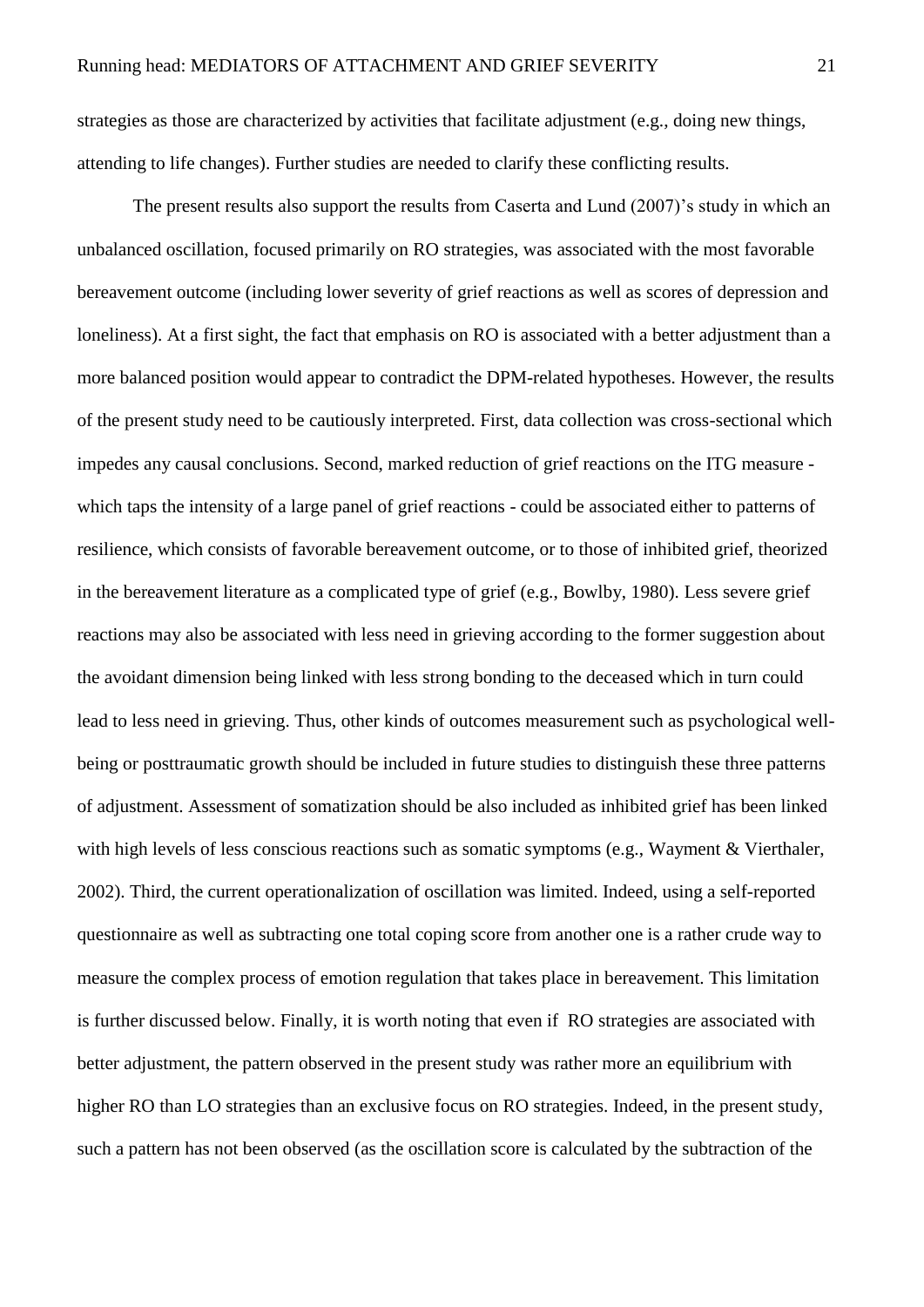RO scores from the LO scores, exclusive use of RO strategies should correspond to an oscillation score equal to -5, that was not present in our study). Accordingly, even if results showed higher RO to be associated with better adjustment, it does not contradict the DPM assumption which states that exclusive focus on RO strategies and avoidance of LO strategies should lead to inhibited grief (Stroebe & Schut, 1999). Future studies should examine whether exclusive focus on RO strategies would be associated with maladjustment.

In the present study, some limitations deserve consideration. First, whereas mediation assumes the direction of causality, our cross-sectional data does not permit us to draw conclusions about temporal precedence. Future studies should use a longitudinal design in order to better understand the causal associations involved in the development and the maintenance of severe grief reactions. Second, negative appraisal and deficits in oscillation process have been evaluated with questionnaires created for the present study. Whereas both measures presented good internal validity, further examination of the validity is still needed (see authors, in prep/2012). For example, future research should investigate whether bereavement-related appraisals have to be understood as belonging to a single factor (as it was preliminary done in the present study) rather than a composite factor. Moreover, the measure of oscillation by subtracting the RO score from the LO score did not allow for a proper distinction between oscillation or failing to use either strategy. The removal of participants with scores less than 3 on both dimensions (7% of the sample) then prevented from the investigation of potential dysfunctional processes. Indeed, scores less than 3 on both dimensions could be assimilated to avoidance of both LO and RO strategies. Yet, as explained earlier, avoidance of both LO and RO strategies could be theoretically associated to anxious avoidance and depressive avoidance respectively, two processes which were previously shown to be linked to more severe grief. Further investigation of such patterns of coping -not yet precisely formulated in the DMPshould be investigated in future studies. Finally, the method of subtraction initially conceptualized to capture a lack of oscillation does not allow us to capture disturbances in the oscillation process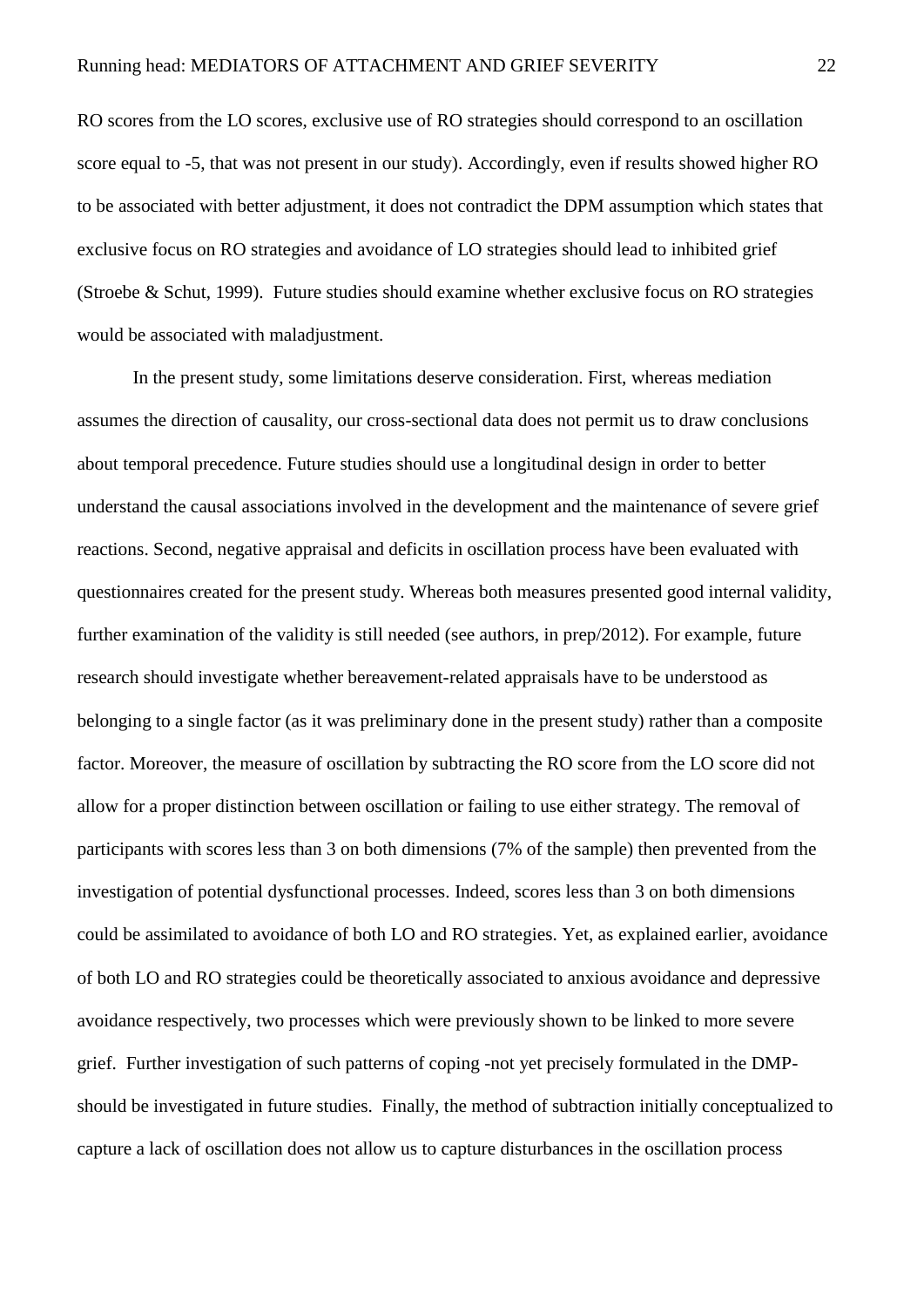(defined as a staccato fluctuation of sometimes involuntary intrusion and avoidance), another pattern of coping associated in the DPM to maladjustment (i.e., traumatic grief). To examine this alternative detrimental pattern of coping, methods other than questionnaires should be used (see Caserta & Lund, 2007; Stroebe & Schut, 2010). For example, future studies could induce shifts between RO and LO strategies with laboratory techniques for a better evaluation of potential deficit (lack or disturbance) in the oscillation process (Stroebe & Schut, 2010).

To sum up, the present study represents an important contribution to the empirical basis of an influential but not fully empirically substantiated model in the area of grief and bereavement. Since studies directly testing hypotheses derived from the DPM are rare, the present study is the first to examine the combination of general stress-coping variables (appraisal) and specific DMP variables (oscillation between coping pattern of strategies) mediating the relation between attachment dimensions and level of grief reactions. By investigating the relevant variables leading to severe grief reactions, it makes it possible to identify processes that cause or maintain the difficulties encountered by bereaved individuals and then to provide them with help that is specifically adapted to these processes (Zech et al., 2010). Consistent with this line of reasoning, findings of the present study showed that negative appraisal and oscillation processes mediated the link between attachment avoidance and low grief reactions. However, future studies are needed to confirm whether low grief reactions represent a pattern of resilience rather than an absence of grief, another form of grief maladjustment. Finally, the variables mediating the anxious dimension and strong grief reactions appear less clear. Although, the anxious dimension was shown to be associated with more negative appraisal of bereavement-related stressors, no relation was observed between the anxious dimension and the oscillation score. Because attachment anxiety represents a factor that leads to a higher risk of prolonged grief reactions, future studies should investigate more precisely the potential moderating/mediating processes that may underlie this deleterious association.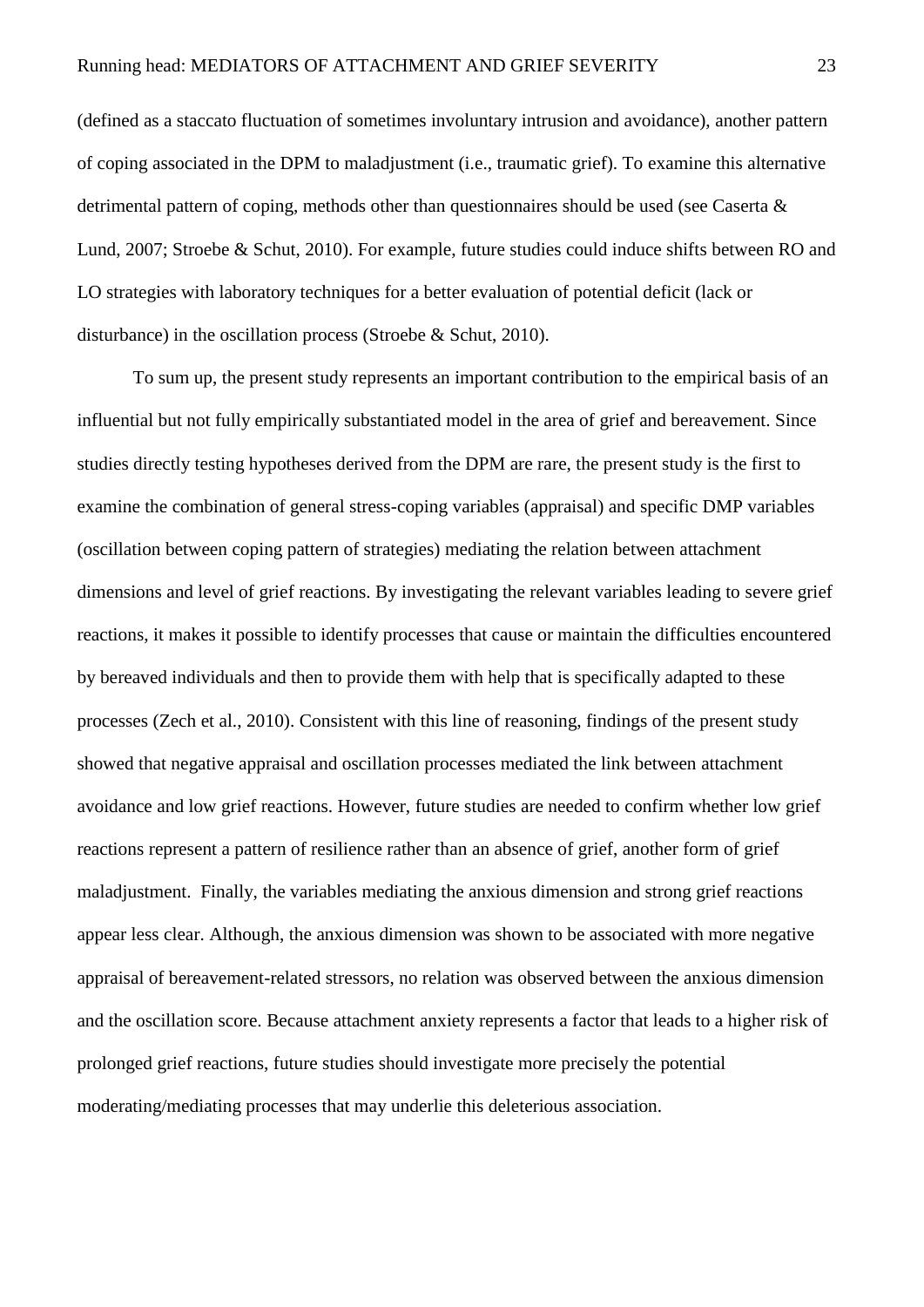## **Acknowledgements**

This work was supported by a grant from the Université catholique de Louvain awarded to Emmanuelle Zech, and two grants from the Belgian National Fund for Scientific Research, awarded to Anne-Sophie Ryckebosch-Dayez (1.1.217.09.F) and Alexandre Heeren (1.1.315.09.F). We thank Emmanuelle Icks and Jean-Baptiste Dayez for their help in the recruitment and data extraction, respectively. Appreciation goes to Margaret S. Stroebe, Philippe de Timary, and Charles Stone for their comments on earlier versions of this manuscript.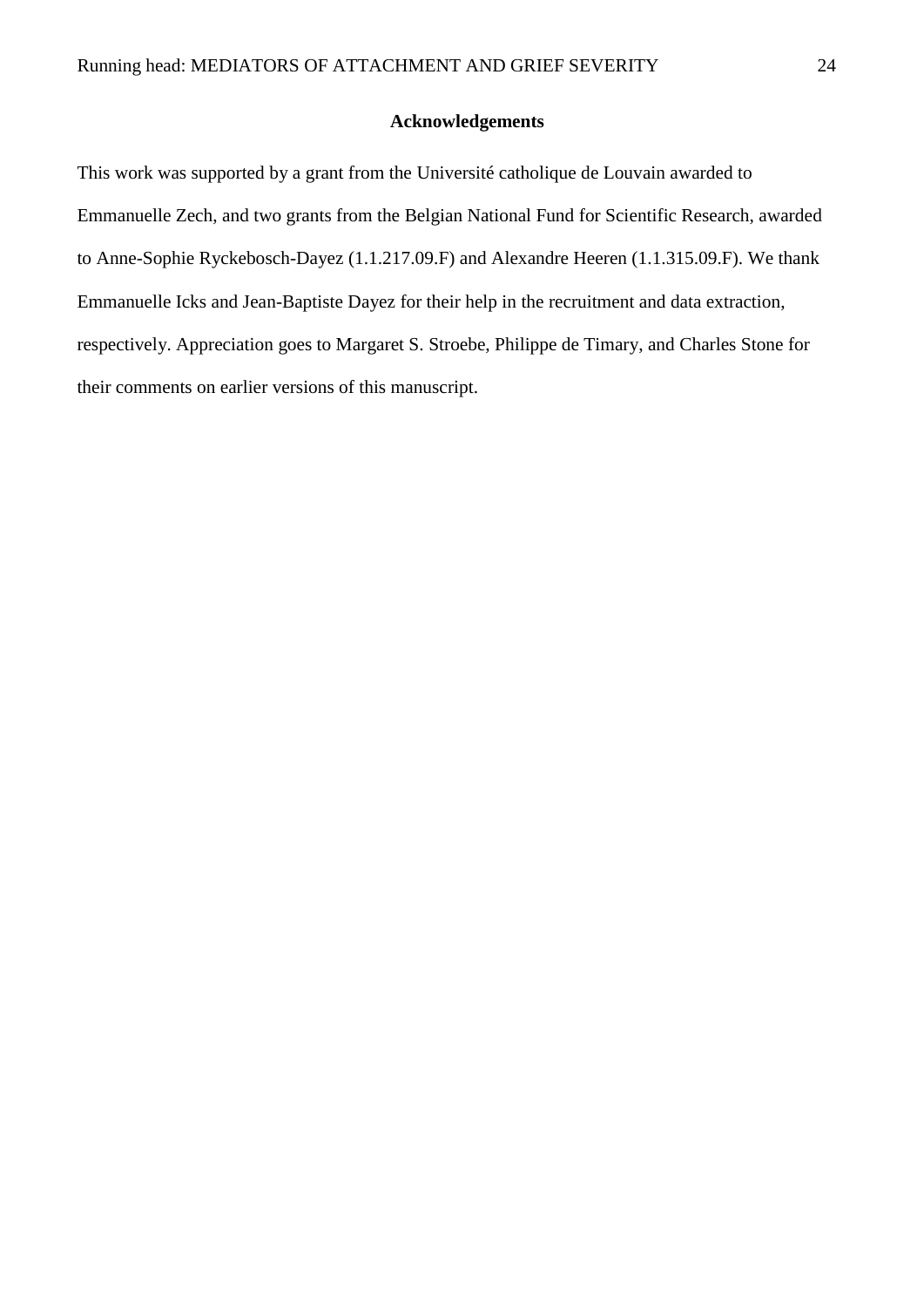### **References**

- Brennan, K. A., Clark, C. L., & Shaver, P. R. (1998). Self-report measurement of adult attachment: An integrative overview. In J. A. Simpson & W. S. Rholes (Eds), *Attachment theory and close relationships* (pp. 46-76). New York: Guilford.
- Boelen, P. A., & Klugkist, I. (2011). Cognitive behavioral variables mediate the associations of neuroticism and attachment insecurity with prolonged grief disorder severity. *Anxiety, Stress & Coping: An International Journal*, *24*(3), 291-307. doi: 10.1080/10615806.2010.527335
- Boelen, P.A., & van den Bout, J. (2010). Anxious and depressive avoidance and symptoms of prolonged grief, depression, and posttraumatic stress-disorder. *Psychologica Belgica, 50,* 49-67. doi: 10.1371/journal.pmed.1000121
- Boelen, P. A., van den Hout, M. A., & van den Bout, J. (2006). A cognitive-behavioral conceptualization of complicated grief. *Clinical Psychology: Science and Practice, 13*(2), 109-128. doi: 10.1111/j.1468-2850.2006.00013.x
- Boerner, K., Wortman, C. B., & Bonanno, G. A. (2005). Resilient or at risk? A 4-year study of older adults who initially showed high or low distress following conjugal loss. *Journal of Gerontology: Series B: Psychological Sciences and Social Sciences*, *60B*(2), P67-P73.
- Bonanno, G. A., Lehman, D. R., Tweed, R. G., Haring, M., Wortman, C. B., Sonnega, J., . . . Nesse, R. M. (2002). Resilience to loss and chronic grief: A prospective study from preloss to 18 months postloss. *Journal of Personality and Social Psychology, 83*(5), 1150-1164. doi: 10.1037//0022-3514.83.5.1150
- Bonanno, G. A., & Mancini, A. D. (2008). The human capacity to thrive in the face of potential trauma. *Pediatrics, 121*, 369-375. doi: 10.1542/peds.2007-1648
- Bowlby, J. (1980). *Attachment and loss: Vol. 3. Loss: Sadness and depression*. New York: Basic Books.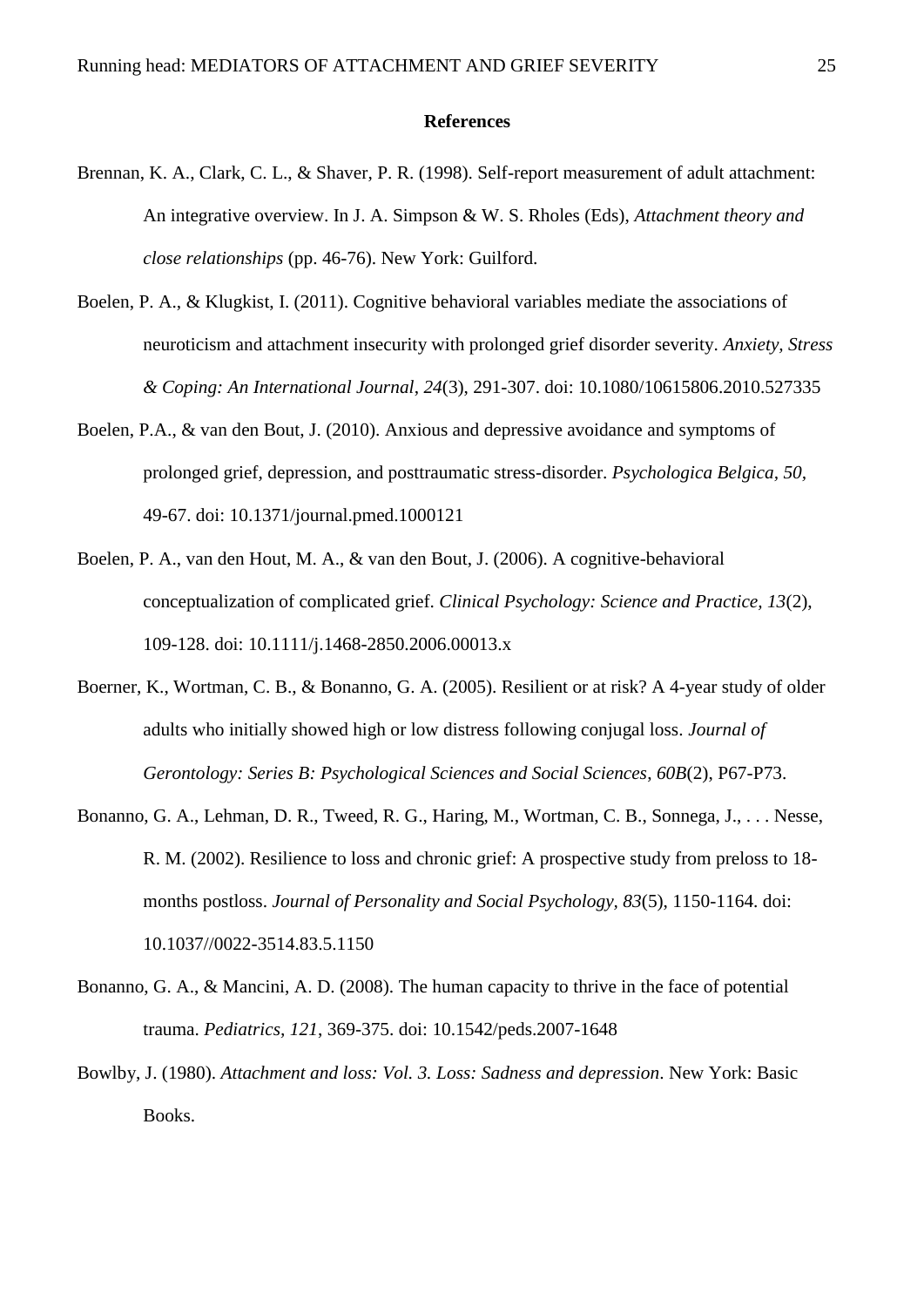- Caserta, M. S., & Lund, D. A. (2007). Toward the development of an Inventory of Daily Widowed Life (IDWL): Guided by the dual process model of coping with bereavement. *Death Studies*, *31*(6), 505-534.
- Davila, J., & Cobb, R. J. (2004). Predictors of change in attachment security during adulthood. In J. A. Simpson & W. S. Rholes (Eds.), *Adult attachment: theory, research, and clinical implications* (pp. 133–156). New York: Guilford Press
- Field, N. P., & Filanosky, C. (2010). Continuing bonds, risk factors for complicated grief, and adjustment to bereavement. *Death Studies, 34*(1), 1-29.
- Field, N. P., & Sundin, E. C. (2001). Attachment style in adjustment to conjugal bereavement. *Journal of Social and Personal Relationships, 18*(3), 347-361.
- Fraley, R. C., & Bonanno, G. A. (2004). Attachment and loss: A test of three competing models on the association between attachment-related avoidance and adaptation to bereavement. *Personality and Social Psychology Bulletin, 30*(7), 878-890.
- Folkman, S. (2001). Revised coping theory and the process of bereavement. In M. S. Stroebe, R. O. Hansson, W. Stroebe & H. Schut (Eds.), *Handbook of bereavement research: Consequences, coping, and care* (pp. 563-584). Washington, DC, US: American Psychological Association.Lazarus, R. S., & Folkman, S. (1984). Stress, appraisal, and coping. New York: Springer.
- MacKinnon, D. P., Fairchild, A. J., & Fritz, M. S. (2007). Mediation analysis. *Annual Review of Psychology, 58*, 593-614.
- MacKinnon, D. P., Lockwood, C. M., Hoffman, J. M., West, S. G., & Sheets, V. (2002). A comparison of methods to test mediation and other intervening variable effects. *Psychological Methods*, *7*(1), 83-104.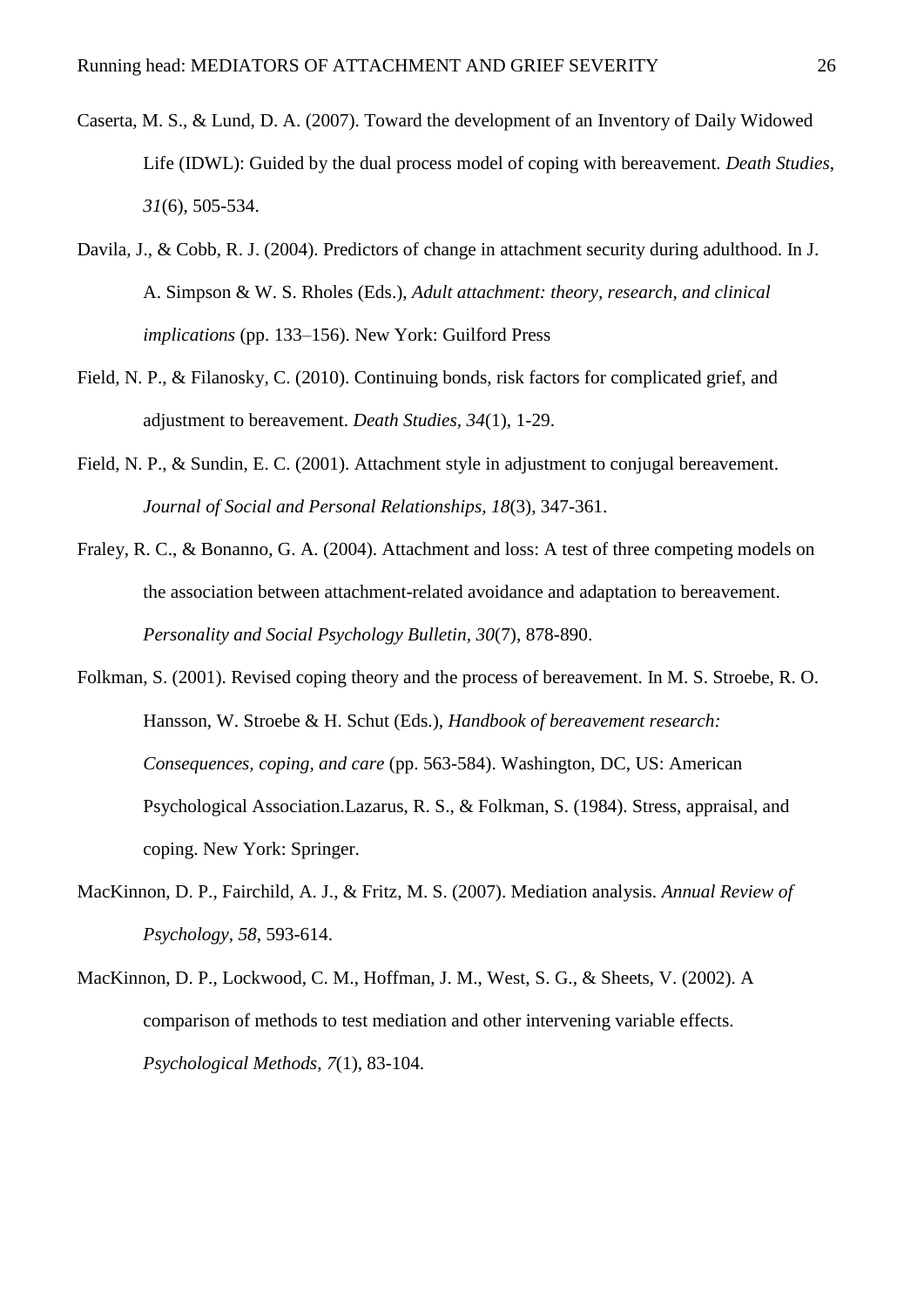- Mancini, A. D., Robinaugh, D., Shear, M. K., & Bonanno, G. A. (2009). Does attachment avoidance help people cope with loss? The moderating effects of relationship quality. *Journal of Clinical Psychology, 65*, 1127-1136. doi: 10.1002/jclp.20601
- Mikulincer, M., & Orbach, I. (1995). Attachment styles and repressive defensiveness: The accessibility and architecture of affective memories. *Journal of Personality and Social Psychology, 68*(5), 917-925.
- Mikulincer, M., & Shaver, P. R. (2003). The attachment behavioral system in adulthood: Activation, psychodynamics, and interpersonal processes. In M. P. Zanna (Ed.), *Advances in experimental social psychology* (Vol. 35, pp. 53-152). New York: Academic Press.
- Mikulincer, M., & Shaver, P. R. (2008). An attachment perspective on bereavement. In M. S. Stroebe, R. O. Hansson, H. Schut, & W. Stroebe, (Eds.), *Handbook of bereavement research and practice: Advances in theory and intervention* (pp. 87-112). Washington, DC: American Psychological Association.
- Hansson, R. O., & Stroebe, M. S. (2007). Coping with bereavement. In R. O. Hansson and M. S. Stroebe (Eds.), *Bereavement in late life: Coping, adaptation, and developmental influences* (pp. 25-40). Washington, DC: American Psychological Association
- Parkes, C. M. (2006). *Love and loss: The roots of grief and its complications.* New York: Routledge.
- Prigerson, H. G., Horowitz, M. J., Jacobs, S. C., Parkes, C. M., Aslan, M., Goodkin, K., ... Maciejewski, P.K. (2009). Prolonged grief disorder: Psychometric validation of criteria proposed for DSM-V and ICD-11. *PLoS Medicine, 6*(8).. doi: 10.1371/journal.pmed.1000121
- Prigerson, H. O., & Jacobs, S. C. (2001). Traumatic grief as a distinct disorder: A rationale, consensus criteria, and a preliminary empirical test. In M. S. Stroebe, R. O. Hansson, W. Stroebe, & H. Schut, M. (Eds.), *Handbook of bereavement research: Consequences, coping, and care* (pp. 613-645). Washington, DC: American Psychological Association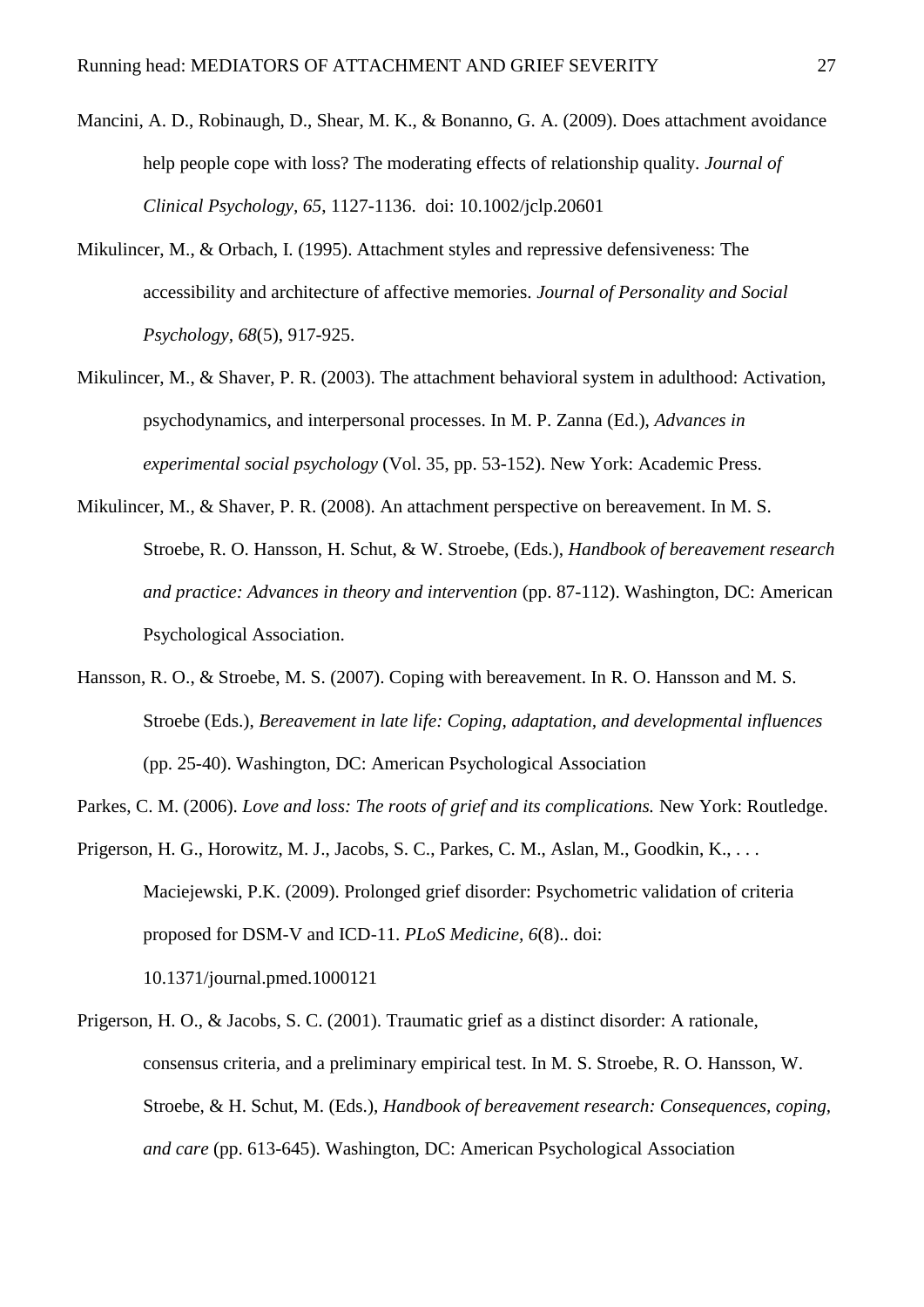- Shaver, P. R., & Tancredy, C. M. (2001). Emotion, attachment, and bereavement: A conceptual commentary. In M. S. Stroebe, R. O. Hansson, W. Stroebe, & H. Schut (Eds.), *Handbook of bereavement research: Consequences, coping, and care* (pp. 63–88). Washington, DC: American Psychological Association.
- Stroebe, M., Boelen, P. A., van den Hout, M., Stroebe, W., Salemink, E., & van den Bout, J. (2007). Ruminative coping as avoidance: a reinterpretation of its function in adjustment to bereavement. *European Archives of Psychiatry and Clinical Neuroscience, 257*(8), 462-472. doi: 10.1007/s00406-007-0746-y
- Stroebe, M. S., & Schut, H. (1999). The dual process model of coping with bereavement: rationale and description. *Death Studies, 23,* 197-224.
- Stroebe, M., & Schut, H. (2010). The dual process model of coping with bereavement: A decade on. *Omega: Journal of Death and Dying, 61*(4), 273-289.doi: 10.2190/OM.61.4.b
- Stroebe, M. S., Schut, H., & Stroebe, W. (2005). Attachment in coping with bereavement: A theoretical integration. *Review of General Psychology, 9*, 48-66. doi: 10.1037/1089- 2680.9.1.48
- Sobel, M. E. (1982). Asymptotic intervals for indirect effects in structural equations models. In S. Leinhart (Ed.), *Sociological methodology* (pp. 290-312). San Francisco, Jossey-Bass.
- Spanier, G. B. (1976). Measuring dyadic adjustment: New scales for assessing the quality of marriage and similar dyads. *Journal of Marriage & the Family*, *38*(1), 15-28.
- van der Houwen, K., Stroebe, M. S., Schut, H., Stroebe, W., & van den Bout, J. (2010a). Online mutual support in bereavement: An empirical examination. *Computers in Human Behavior, 26*(6), 1519-1525. doi: 10.1016/j.chb.2010.05.019
- van der Houwen, K., Stroebe, M. S., Schut, H., Stroebe, W., & van den Bout, J. (2010b). Mediating processes in bereavement: The role of rumination, threatening grief interpretations, and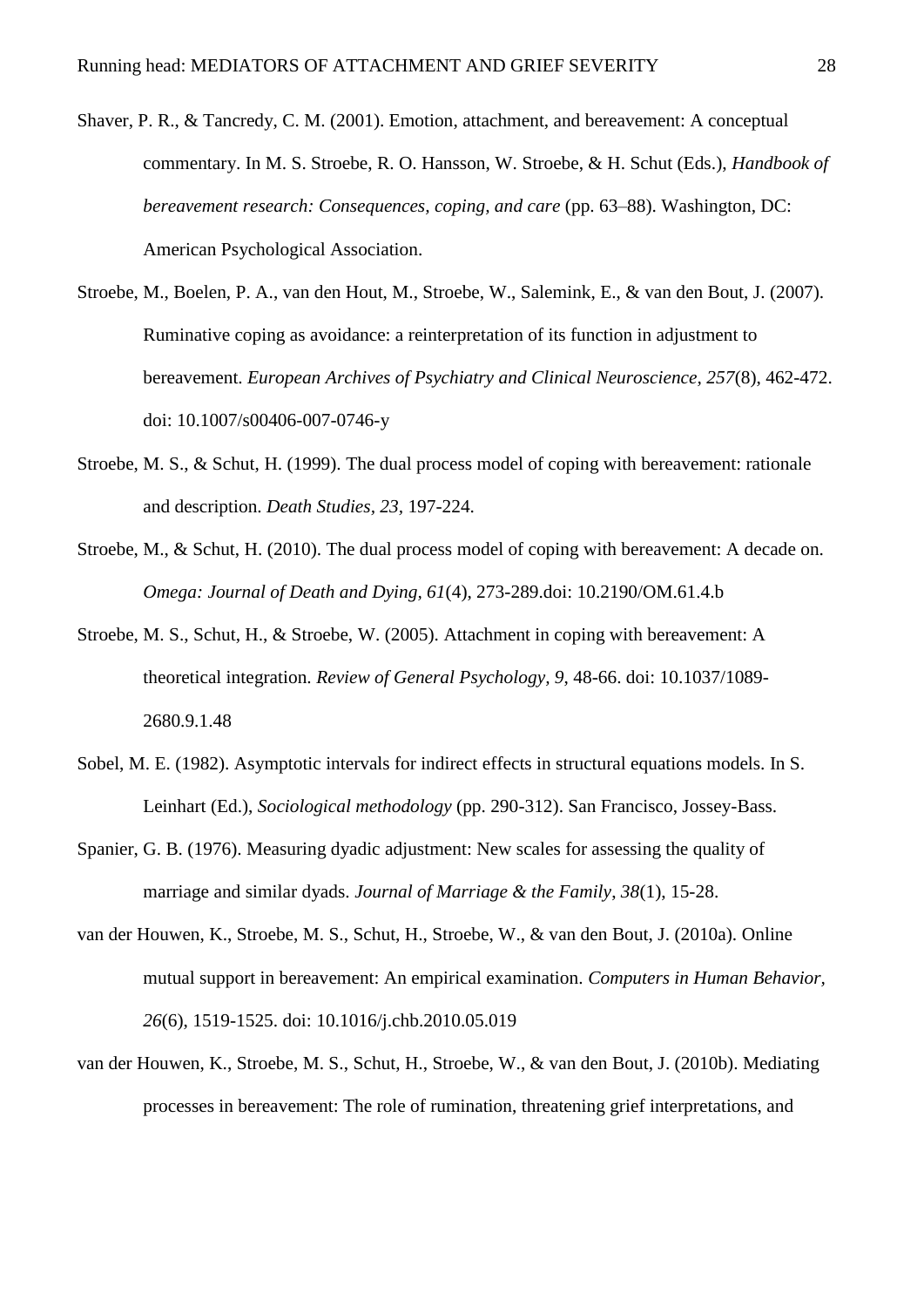deliberate grief avoidance. *Social Science & Medicine*, *71*(9), 1669-1676. doi: 10.1016/j.socscimed.2010.06.047

Wayment, H. A., & Vierthaler, J. (2002). Attachment style and bereavement reaction*. Journal of Loss and Trauma, 7,* 129–149. doi: 10.1080/153250202753472291

Wijngaards-de Meij, L., Stroebe, M., Schut, H., Stroebe, W., van den Bout, J., van der Heijden, P., & Dijkstra, I. (2007). Neuroticism and attachment insecurity as predictors of bereavement outcome. *Journal of Research in Personality, 41*(2), 498-505. doi: 10.1016/j.jrp.2006.06.001Zech, E., Ryckebosch-Dayez, A. S., & Delespaux, E. (2010). Improving the efficacy of intervention for bereaved individuals: Toward a process-focused psychotherapeutic perspective. *Psychologica Belgica, 50*(1-2), 103-124.

- Zech, E., & Arnold, C. (2011). Attachment and coping with bereavement: Implications for therapeutic interventions with the insecurely attached. In R. A. Neimeyer, D. L. Harris, H. R. Winokuer, & G. F. Thornton (Eds.). *Grief and bereavement in contemporary society: Bridging research and practice* (pp. 23-35)*.* New York: Routledge.
- Zech, E., Ryckebosch-Dayez, A.-S., & Delespaux, E. (2010). Improving the efficacy of intervention for bereaved individuals: Toward a Process-Focused Psychotherapeutic Perspective*. Psychologica Belgica, 50(1-2)*, 103-124*.*